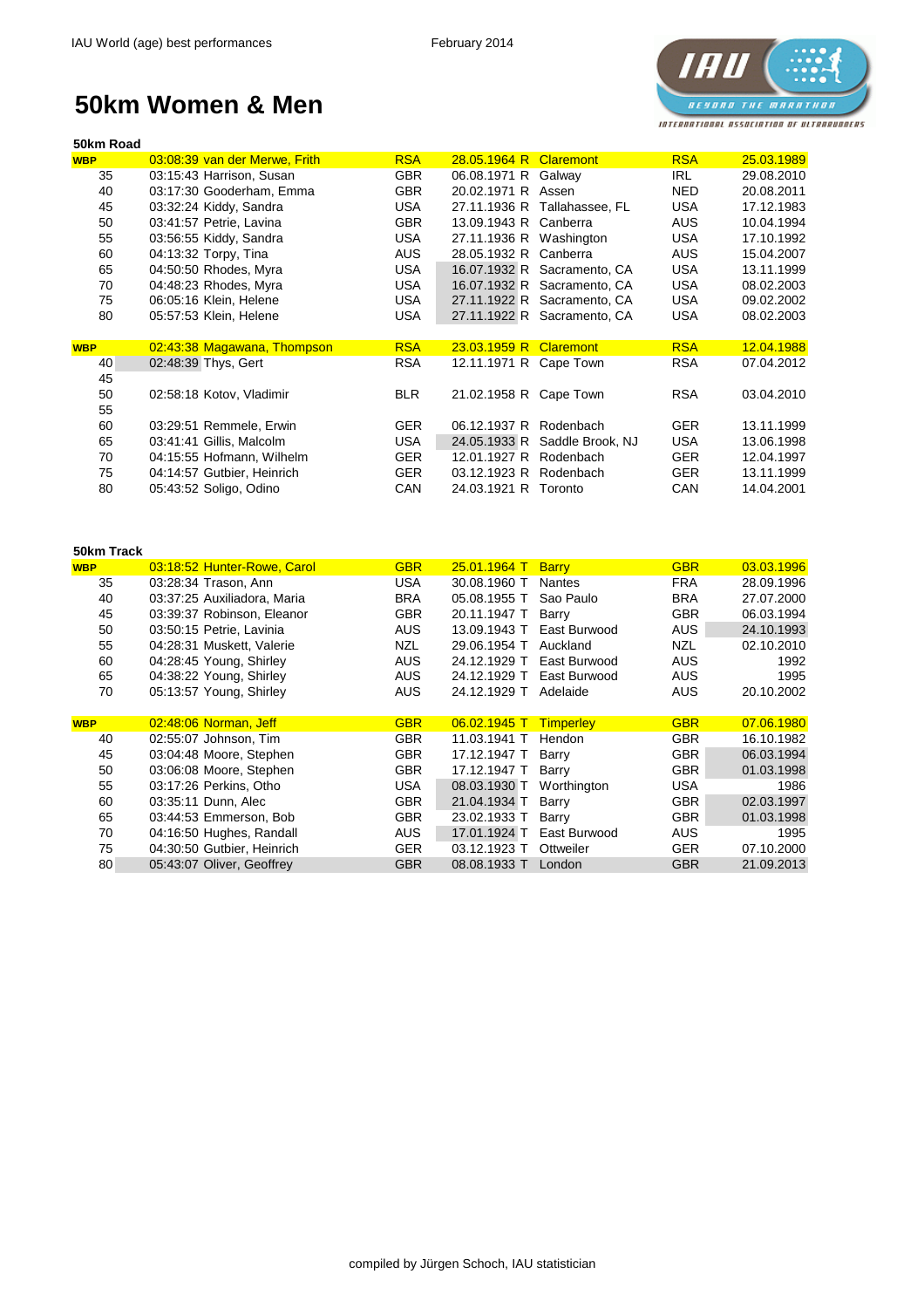

#### **100 km Women & Men**

| 100 km Road |                               |            |                       |                    |            |                |
|-------------|-------------------------------|------------|-----------------------|--------------------|------------|----------------|
| <b>WBP</b>  | 06:33:11 Abe, Tomoe           | <b>JPN</b> | 13.08.1971 R          | <b>Lake Saroma</b> | <b>JPN</b> | 25.06.2000     |
| 35          | 07:00:27 Sakurai, Norimi      | JPN        | 20.04.1971 R          | Winschoten         | <b>NED</b> | 08.09.2007     |
| 40          | 07:20:22 Auxiliadora, Maria   | <b>BRA</b> | 02.05.1958 R          | Cubatao Sao Paulo  | <b>BRA</b> | 09.08.1998     |
| 45          | 07:46:42 Jouault, Huguette    | <b>FRA</b> | 08.07.1951 R          | Mulhouse           | <b>FRA</b> | 05.07.1997     |
| 50          | 07:51:10 Arbogast, Meghan     | <b>USA</b> | 16.04.1961 R          | Winschoten         | <b>NED</b> | 10.09.2011     |
| 55          | 08:39:52 Braun, Marion        | <b>GER</b> | 02.07.1957 R          | Rodenbach          | <b>GER</b> | 06.10.2012     |
| 60          | 09:20:07 Schmitz, Ursula      | <b>GER</b> | 28.05.1932 R          | Rodenbach          | <b>GER</b> | 16.04.1994     |
| 65          | 10:21:21 Schmitz, Ursula      | <b>GER</b> | 28.05.1932 R          | Troisdorf          | <b>GER</b> | 10.04.1999     |
| 70          | 12:50:49 Klein, Helene        | <b>USA</b> | 27.11.1922 R Sylvania |                    | <b>USA</b> | 1993           |
| 80          | 17:19:18 Noyel, Marie-Claude  | <b>FRA</b> | 29.06.1917 R          | Millau             | <b>FRA</b> | 24.-25.09.2000 |
| 85          | 18:15:17 Noyel, Marie-Claude  | <b>FRA</b> | 29.06.1917 R          | Millau             | <b>FRA</b> | 28.-29.09.2002 |
|             |                               |            |                       |                    |            |                |
| <b>WBP</b>  | 06:13:33 Sunada, Takahiro     | <b>JPN</b> | 19.01.1973 R          | <b>Lake Saroma</b> | <b>JPN</b> | 21.06.1998     |
| 40          | 06:30:37 Catalan, Domingo     | <b>ESP</b> | 04.08.1948 R          | Palamos            | <b>ESP</b> | 16.02.1992     |
| 45          | 06:30:35 Vuillemenot, Roland  | <b>FRA</b> | 21.08.1946 R          | Chavagnes          | <b>FRA</b> | 27.05.1995     |
| 50          | 06:43:33 Vuillemenot, Roland  | <b>FRA</b> | 21.08.1946 R          | Cleder             | <b>FRA</b> | 25.08.1996     |
| 55          | 07:10:51 Engeländer, Karl     | <b>GER</b> | 16.07.1937 R          | <b>Rheine Elte</b> | <b>GER</b> | 05.09.1992     |
| 60          | 07:53:43 Juckel, Bernd        | <b>GER</b> | 19.12.1950 R          | Rodenbach          | <b>GER</b> | 06.10.2012     |
| 65          | 08:07:22 van der Lee, Will    | <b>NED</b> | 23.10.1929 R          | Winschoten         | <b>NED</b> | 16.09.1995     |
| 70          | 08:53:45 Courtillon, Max      | <b>FRA</b> | 11.01.1927 R          | Rodenbach          | <b>GER</b> | 12.04.1997     |
| 75          | 09:43:51 Gutbier, Heinrich    | <b>GER</b> | 03.12.1923 R          | Troisdorf          | <b>GER</b> | 10.04.1998     |
| 80          | 12:17:04 Simon, Josef Mathias | <b>LUX</b> | 25.03.1933 R          | Steyr              | <b>AUT</b> | 14.09.2013     |
| 85          | 21:06:25 Schauer, Johann      | <b>SUI</b> | 1911 R                | <b>Biel</b>        | <b>SUI</b> | 08.06.1996     |
| 90          | 22:35:13 Weidmann, Adolf      | <b>GER</b> | 08.10.1901 R          | <b>Biel</b>        | <b>SUI</b> | 08.06.1992     |

| 100 km Track |                              |            |              |                           |            |                |
|--------------|------------------------------|------------|--------------|---------------------------|------------|----------------|
| <b>WBP</b>   | 07:14:06 Sakurai, Norimi     | <b>JPN</b> | 20.04.1971 T | San Giovanni Lupatoto ITA |            | 27.09.2003     |
| 35           | 07:23:28 Lyakhova, Valentina | <b>RUS</b> | 24.06.1958 T | <b>Nantes</b>             | <b>FRA</b> | 28.09.1996     |
| 40           | 07:43:02 Auxiliadora, Maria  | <b>BRA</b> | 02.05.1958 T | Sao Paulo                 | <b>BRA</b> | 27.07.2000     |
| 45           | 07:46:53 Jouault, Huguette   | <b>FRA</b> | 08.07.1951 T | <b>Nantes</b>             | <b>FRA</b> | 28.09.1996     |
| 50           | 08:08:56 Geffroy, Danielle   | <b>FRA</b> | 14.05.1945 T | <b>Nantes</b>             | <b>FRA</b> | 19.09.1998     |
| 55           | 09:31:46 Muskett, Valerie    | <b>NZL</b> | 29.06.1954 T | Auckland                  | <b>NZL</b> | 02.10.2010     |
| 60           | 09:50:14 Schmitz, Ursula     | <b>GER</b> | 28.05.1932 T | Ottweiler                 | <b>GER</b> | 10.10.1992     |
| 65           | 11:59:30 Lamothe, Françoise  | <b>FRA</b> | 25.11.1923 T | Bagneux 12h               | <b>FRA</b> | 03.06.1989     |
| 70           | 11:36:17 Young, Shirley      | <b>AUS</b> | 24.12.1929 T | Adelaïde                  | AUS        | 20.10.2002     |
|              |                              |            |              |                           |            |                |
| <b>WBP</b>   | 06:10:20 Ritchie, Donald     | <b>GBR</b> | 06.07.1944 T | London                    | <b>GBR</b> | 28.10.1978     |
| 40           | 06:41:49 Ardemagni, Mario    | ITA.       | 02.04.1963 T | San Giovanni Lupatoto ITA |            | 27.09.2003     |
| 45           | 06:46:10 Ritchie, Donald     | <b>GBR</b> | 06.07.1944 T | Livingston                | <b>GBR</b> | 1990           |
| 50           | 07:07:29 Ritchie, Donald     | <b>GBR</b> | 06.07.1944 T | Tooting Bec               | <b>GBR</b> | 14.-15.10.1995 |
| 55           | 07:45:14 Reich, Hans         | <b>GER</b> | 01.12.1936 T | Ottweiler                 | <b>GER</b> | 10.10.1992     |
| 60           | 08:23:18 Feller, Franz       | <b>GER</b> | 26.08.1938 T | Rodenbach                 | <b>GER</b> | 18.04.1998     |
| 65           | 08:40:46 Kohl, Gerhard       | <b>GER</b> | 13.04.1933 T | Rodenbach                 | <b>GER</b> | 18.04.1998     |
| 70           | 09:53:11 Courtillon, Max     | <b>FRA</b> | 11.01.1927 T | <b>Nantes</b>             | <b>FRA</b> | 9.1998         |
| 75           | 09:56:19 Gutbier, Heinrich   | <b>GER</b> | 03.12.1923 T | Ottweiler                 | <b>GER</b> | 07.10.2000     |
| 80           | 13:15:57 Feiler, Horst       | <b>GER</b> | 06.03.1922 T | <b>Brakel</b>             | <b>GER</b> | 19.10.2002     |
|              |                              |            |              |                           |            |                |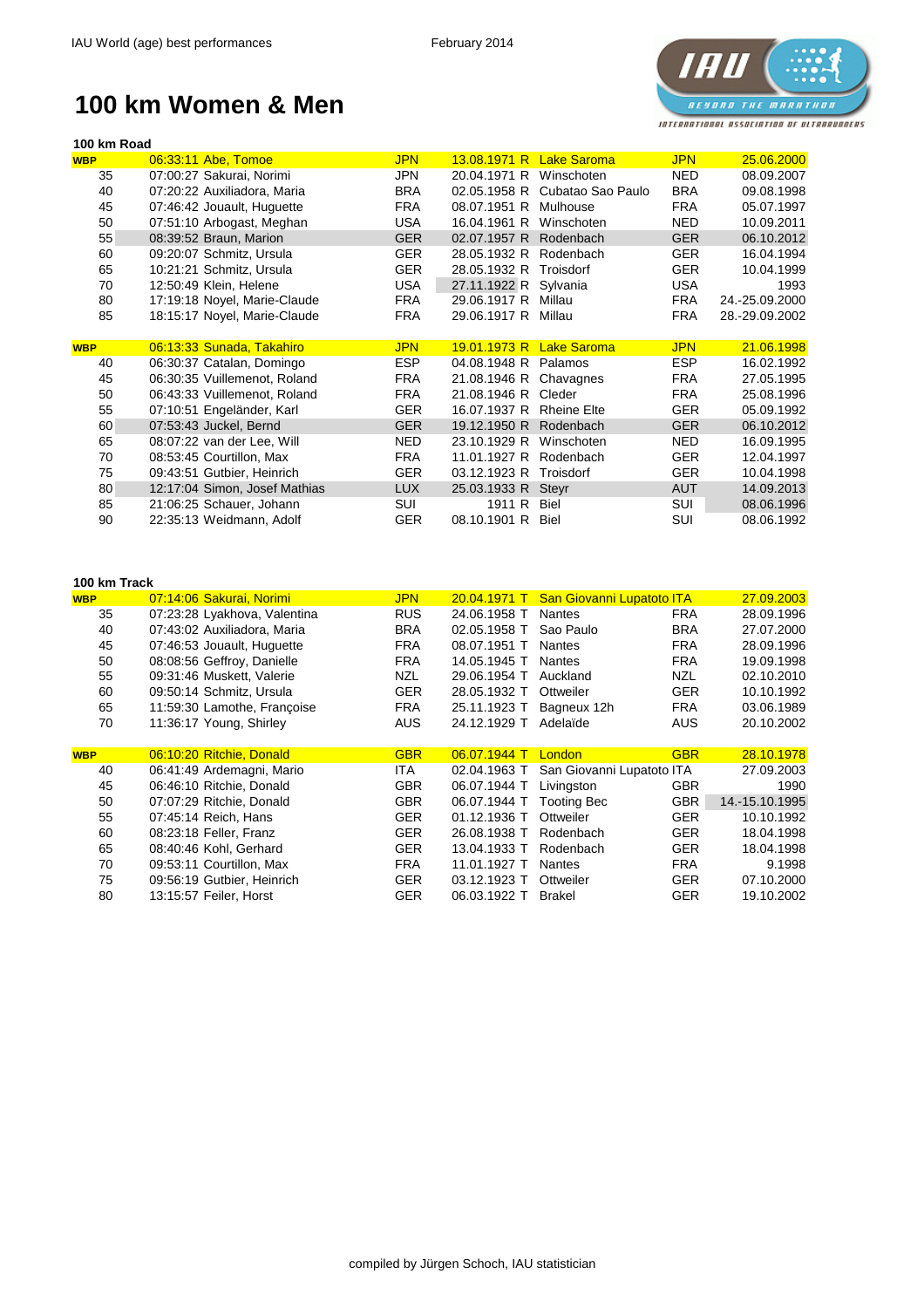#### **IH** *BESONO THE MARATHON* INTERNATIONAL ASSOCIATION OF ULTRARUNDERS

#### **100 miles Women & Men**

| 100 miles Road   |                              |            |                           |                             |            |                  |
|------------------|------------------------------|------------|---------------------------|-----------------------------|------------|------------------|
| <b>WBP</b>       | 13:47:41 Trason, Ann         | <b>USA</b> | 30.08.1960 R Queens NY    |                             | <b>USA</b> | 04.05.1991       |
| 35               | 14:43:43 Berces, Edit        | <b>HUN</b> | 16.05.1964 R Gravigny 24h |                             | <b>FRA</b> | 7.-8.09.2002     |
| 40               | 13:47:41 Trason, Ann         | <b>USA</b> | 30.08.1960 R Queens NY    |                             | <b>USA</b> | 04.05.1991       |
| 45               | 15:12:54 Kiddy, Sandra       | <b>USA</b> | 27.11.1936 R Tallahassee  |                             | <b>USA</b> | 14.12.1985       |
| 50               | 15:02:30 Lomsky, Sigrid      | <b>GER</b> | 16.01.1942 R Basel 24h    |                             | SUI        | 1.-2.05.1993     |
| 55               | 18:35:03 Trapp, Sue Ellen    | <b>USA</b> | 03.03.1946 R Sylvania     |                             | <b>USA</b> | 15.-16.09.2001   |
| 60               | 20:47:35 Lamothe, Françoise  | <b>FRA</b> | 25.11.1923 R Cranwell 24h |                             | <b>GBR</b> | 7.-8.06.1986     |
| 65               | 21:03:01 Klein, Helene       | <b>USA</b> | 27.11.1922 R Sylvania 24h |                             | <b>USA</b> | 1992             |
| 70               | 23:29:34 Klein, Helene       | <b>USA</b> | 27.11.1922 R Sylvania 24h |                             | <b>USA</b> | 18.-19.09.1993   |
|                  |                              |            |                           |                             |            |                  |
| <b>WBP</b>       | 11:46:37 Kouros, Yiannis     | <b>GRE</b> |                           | 13.02.1956 R Queens NY 24h  | <b>USA</b> | 7.-8.11.1984     |
| 40               | 12:55:12 Newton, Mike        | <b>GBR</b> | 01.11.1938 R Forest Green |                             | <b>GBR</b> | 26.07.1980       |
| 45               | 12:31:48 Kouros, Yiannis     | <b>GRE</b> | 13.02.1956 R Lake Taupo   |                             | <b>NZL</b> | 16.02.2002       |
| 50               |                              |            |                           |                             |            |                  |
| 55               | 15:57:10 McCorkindale, Bryan | <b>NZL</b> |                           | 21.07.1952 R Llandudno 24h  | <b>GBR</b> | 23.-24.09.2011   |
| 60               |                              |            |                           |                             |            |                  |
| 65               | 17:08:15 Mainix, Christian   | <b>FRA</b> | 19.04.1939 R St-Doulchard |                             | <b>FRA</b> | 16.-17.10.2004   |
| 70               |                              |            |                           |                             |            |                  |
| 75               | 21:09:00 Courtillon, Max     | <b>FRA</b> |                           | 11.01.1927 R St-Maixent 24h | <b>FRA</b> | 21.-22.09.2002   |
|                  |                              |            |                           |                             |            |                  |
| 100 miles Track  |                              |            |                           |                             |            |                  |
| <b>WBP</b>       | 13:52:07 Kudo, Mami          | <b>JPN</b> | 17.07.1964 T              | Taipei                      | <b>TPE</b> | 10.12.2011       |
| 35               | 14:25:45 Berces, Edit        | <b>HUN</b> | 16.05.1964 T              | San Giovanni Lupatoto ITA   |            | 21.-22.09.2002   |
| 40               | 16:56:04 Berces, Edit        | <b>HUN</b> | 16.05.1964 T              | Surgeres 48h                | <b>FRA</b> | 28.-30.05.2004   |
| 45               | 13:52:07 Kudo, Mami          | <b>JPN</b> | 17.07.1964 T              | Taipei 24h                  | <b>TPE</b> | 10.12.2011       |
| 50               | 15:38:07 Reutovitch, Irina   | <b>RUS</b> | 21.01.1950 T              | Lupatoto 24h                | <b>ITA</b> | 22.-23.09.2001   |
| 55               | 17:13:42 Trapp, Sue Ellen    | <b>USA</b> | 21.01.1950 T              | Dallas 24h                  | <b>USA</b> | 30.11.-1.12.2002 |
| 60               | 22:15:26 Klein, Helene       | <b>USA</b> | 27.11.1922 T              | Santa Rosa 24h              | <b>USA</b> | 16.-17.03.1985   |
| 65               | 21:03:07 Klein, Helene       | <b>USA</b> | 27.11.1922 T              | Santa Rosa 24h              | <b>USA</b> | 24.03.1991       |
|                  |                              |            |                           |                             |            |                  |
| <b>WBP</b>       | 11:28:03 Kharitonov, Oleg    | <b>RUS</b> | 13.04.1968 T              | London                      | <b>GBR</b> | 20.10.2002       |
| 40               | 12:00:00 Kouros, Yiannis     | <b>GRE</b> | 13.02.1956 T              | Adelaide 24h                | <b>AUS</b> | 4.-05.10.1997    |
| 45               | 12:19:11 Kouros, Yiannis     | <b>GRE</b> | 13.02.1956 T              | San Giovanni Lupatoto ITA   |            | 22.-23.09.2001   |
| 50               | 13:55:48 Weir, Denis         | <b>GBR</b> | 25.03.1938 T              | Hull 24h                    | <b>GBR</b> | 1988             |
| 55               | 15:14:35 Cooper, Dave        | <b>GBR</b> | 14.10.1934 T              | Birmingham                  | <b>GBR</b> | 1990             |
| 60               | 14:37:54 Young, Cliff        | <b>AUS</b> | 08.02.1922 T              | Manley NSW 24h              | <b>AUS</b> | 03.04.1983       |
| 65               | 17:20:50 Oliver, Geoffrey    | <b>GBR</b> | 08.08.1933 T              | Tooting Bec 24h             | <b>GBR</b> | 10.-11.10.1998   |
| 70               | 18:16:49 Jones, Max          | <b>GBR</b> | 03.06.1927 T              | Humberside 24h              | <b>GBR</b> | 2.-3.8.1997      |
| 75               | 20:43:49 Oliver, Geoffrey    | <b>GBR</b> | 08.08.1933 T              | Tooting Bec 24h             | <b>GBR</b> | 17.-18.10.2009   |
|                  |                              |            |                           |                             |            |                  |
|                  |                              |            |                           |                             |            |                  |
| 100 miles Indoor |                              |            |                           |                             |            |                  |
| <b>WBP</b>       | 14:43:40 Robinson, Eleanor   | <b>GBR</b> | 20.11.1947                | <b>Milton Keynes 24h</b>    | <b>GBR</b> | 3.-04.2.1990     |
| 35               | 17:34:30 Gray, Christine     | <b>GBR</b> | 29.03.1953                | Milton Keynes 24h           | <b>GBR</b> | 3.-04.2.1990     |
| 40               | 14:43:40 Robinson, Eleanor   | <b>GBR</b> | 20.11.1947 l              | Milton Keynes 24h           | <b>GBR</b> | 3.-04.2.1990     |
| 45               | 15:40:55 Kuno, Monica        | <b>GER</b> | 13.11.1943 l              | Milton Keynes 24h           | <b>GBR</b> | 3.-04.2.1990     |
| 50               | 16:31:13 Reutovitch, Irina   | <b>RUS</b> | 21.01.1950                | Brno 48h                    | <b>CZE</b> | 19.-20.03.2004   |
| 55               |                              |            |                           |                             |            |                  |
| 60               |                              |            |                           |                             |            |                  |
|                  |                              | <b>GBR</b> |                           |                             |            |                  |
| <b>WBP</b>       | 12:56:13 Ritchie, Donald     |            | 06.07.1944                | <b>Milton Keynes 24h</b>    | <b>GBR</b> | 3.-04.2.1990     |

|    | ________________________________ |            |              |                   |            |              |
|----|----------------------------------|------------|--------------|-------------------|------------|--------------|
| 40 |                                  |            |              |                   |            |              |
| 45 | 12:56:13 Ritchie, Donald         | <b>GBR</b> | 06.07.1944   | Milton Keynes 24h | <b>GBR</b> | 3.-04.2.1990 |
| 50 | 14:31:50 Schieke, Helmut         | <b>GER</b> | 28.06.1939   | Milton Keynes 24h | <b>GBR</b> | 3.-04.2.1990 |
| 55 | 15:32:42 Cooper, Dave            | GBR        | 14.10.1934 l | Milton Keynes 24h | <b>GBR</b> | 3.-04.2.1990 |
| 60 | 15:35:17 Courtillon, Max         | <b>FRA</b> | 11.01.1927 l | Milton Keynes 24h | <b>GBR</b> | 3.-04.2.1990 |
|    |                                  |            |              |                   |            |              |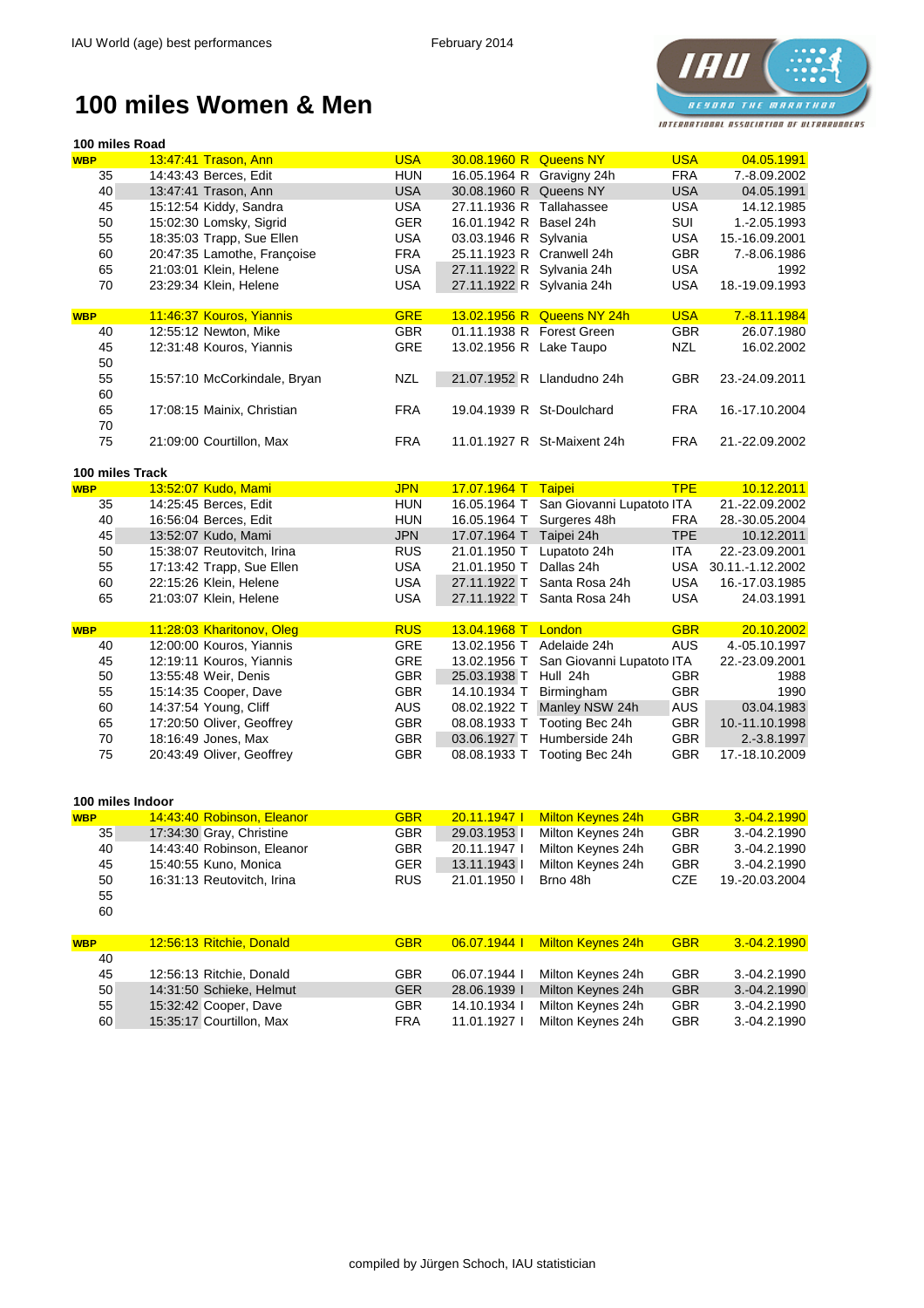

#### **1000 km Women & Men**

| 1000 km Road              |                         |            |                       |          |            |                       |
|---------------------------|-------------------------|------------|-----------------------|----------|------------|-----------------------|
| 7d 16:08:37<br><b>WBP</b> | <b>Barwick, Sandra</b>  | <b>NZL</b> | 27.02.1949 R New York |          | <b>USA</b> | <u>16.-24.10.1991</u> |
| 35 8d 10:03:37            | Barwick, Sandra         | <b>NZL</b> | 27.02.1949 R New York |          | <b>USA</b> | 20.-29.05.1988        |
| 40 7d 16:08:37            | Barwick, Sandra         | <b>NZL</b> | 27.02.1949 R          | New York | <b>USA</b> | 16.-24.10.1991        |
| 45                        |                         |            |                       |          |            |                       |
| 50 9d 01:40:15            | Hausmann, Martina       | <b>GER</b> | 13.01.1960 R Athens   |          | <b>GRE</b> | 15.-31.03.2010        |
| 55 9d 17:15:53            | Vollmerhausen, Christel | <b>GER</b> | 02.12.1933 R New York |          | <b>USA</b> | 18.-27.10.1990        |
| 60                        |                         |            |                       |          |            |                       |
|                           |                         |            |                       |          |            |                       |
| 5d 20:13:40<br><b>WBP</b> | <b>Kouros, Yiannis</b>  | <b>GRE</b> | 13.02.1956 R New York |          | <b>USA</b> | 20.-26.05.1988        |
| 40 7d 11:40:15            | Brown, Richard          | <b>GBR</b> | 18.11.1946 R New York |          | <b>USA</b> | 20.-28.05.1988        |
| 45 7d 07:26:32            | Howie, Alistair         | <b>GBR</b> | 16.09.1945 R New York |          | <b>USA</b> | 16.-23.10.1991        |
| 50 6d 23:32:09            | Schwerk, Wolfgang       | <b>GER</b> | 28.07.1955 R Athens   |          | <b>GRE</b> | 15.-31.03.2010        |
| 55 7d 15:48:58            | Schwerk, Wolfgang       | <b>GER</b> | 28.07.1955 R Athens   |          | <b>GRE</b> | 03.-10.04.2011        |
| 60                        |                         |            |                       |          |            |                       |
|                           |                         |            |                       |          |            |                       |
|                           |                         |            |                       |          |            |                       |
| 1000 km Track             |                         |            |                       |          |            |                       |

| <b>WBP</b> | 7d 01:28:29    | <b>Robinson, Eleanor</b> | <b>GBR</b> | 20.11.1947 T Nanango 6d   | <b>AUS</b>              | 11.-18.03.1998       |
|------------|----------------|--------------------------|------------|---------------------------|-------------------------|----------------------|
|            | 40 8d 13:46:35 | Andonie, Sylvia          | <b>MEX</b> | 07.10.1955 T Monterrey 6d | MEX                     | 01.-10.03.1997       |
|            | 45 8d 12:06:20 | Brown, Sandra            | <b>GBR</b> | 01.04.1949 T Nanango 6d   | AUS                     | 13.-21.03.1996       |
|            | 50 7d 01:28:29 | Robinson, Eleanor        | <b>GBR</b> | 20.11.1947 T Nanango 6d   | AUS                     | 11.-18.03.1998       |
| <b>WBP</b> | 5d 16:17:00    | <b>Kouros, Yiannis</b>   | <b>GRE</b> | 13.02.1956 T Colac 6d     |                         | AUS 26.11.-2.12.1984 |
|            | 45 5d 17:38:52 | Kouros, Yiannis          | <b>GRE</b> | 13.02.1956 T              | AUS.<br>Colac 6d        | 20.-22.11.2005       |
|            | 55 7d 13:58:05 | Glazkov, Vladimir        | <b>RUS</b> | 13.10.1938 T              | Odessa 6d<br><b>UKR</b> | 05.-13.10.1996       |

#### **1000 km Indoor**

| <b>WBP</b> |                | 5d 18:39:55 Boussiquet, Jean-Gilles    | FRA        | <u> 26.07.1944   La Rochelle 6d  </u> | <b>FRA</b> | <u> 16 -23 11 1992</u> |
|------------|----------------|----------------------------------------|------------|---------------------------------------|------------|------------------------|
|            |                | 45 5d 18:39:55 Boussiquet, Jean-Gilles | FRA        | -26.07.1944 La Rochelle 6d            | FRA.       | 16.-23.11.1992         |
|            | 55 5d 22:32:58 | Mainix. Gilbert                        | <b>FRA</b> | 08.06.1935 L La Rochelle 6d           | FRA        | 16.-23.11.1992         |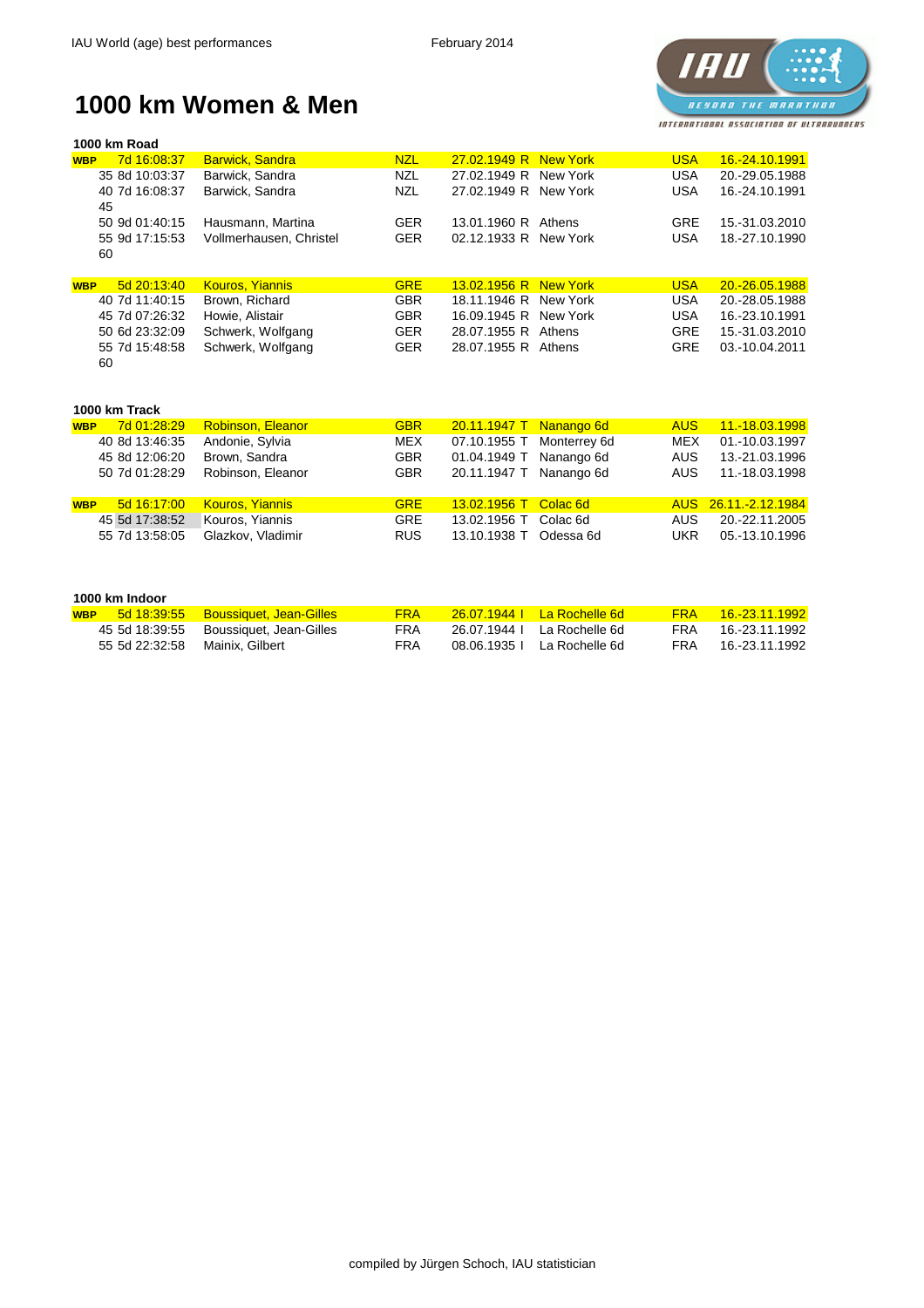

#### **1000 miles Women & Men**

| 1000 miles Road            |                          |            |                     |                 |            |                  |
|----------------------------|--------------------------|------------|---------------------|-----------------|------------|------------------|
| 12d 14:38:40<br><b>WBP</b> | <b>Barwick, Sandra</b>   | <b>NZL</b> | 27.02.1949 R        | <b>New York</b> | <b>USA</b> | 16.-28.10.1991   |
| 35 14d 06:15:25            | Locs, Antana             | <b>CAN</b> | 03.10.1958 R        | New York        | <b>USA</b> | 12.-27.09.1994   |
| 40 12d 14:38:40<br>45      | Barwick, Sandra          | <b>NZL</b> | 27.02.1949 R        | New York        | <b>USA</b> | 16.-28.10.1991   |
| 50 15d 09:37:13            | Hausmann, Martina        | <b>GER</b> | 13.01.1960 R        | Athens          | <b>GRE</b> | 15.-31.03.2010   |
| 55 16d 01:59:40            | Vollmerhausen, Christel  | <b>GER</b> | 02.12.1933 R        | New York        | <b>USA</b> | 18.10.-3.11.1990 |
| 60 17d 19:38:00            | Khisamutdinova, Svetlana | <b>RUS</b> | 07.03.1944 R        | New York        | USA.       | 13.09.-2.10.2004 |
| 10d 10:30:36<br><b>WBP</b> | <b>Kouros, Yiannis</b>   | <b>GRE</b> | 13.02.1956 R        | <b>New York</b> | <b>USA</b> | 16.-28.10.1991   |
| 40 12d 22:35:53            |                          |            | 24.06.1941 R        | New York        | <b>USA</b> | 26.4.-12.5.1988  |
|                            | Bauer, Siggy             | <b>NZL</b> |                     |                 |            |                  |
| 45 12d 01:42:52            | Howie, Al                | <b>GBR</b> | 16.09.1945 R        | New York        | <b>USA</b> | 16.-28.10.1991   |
| 50 11d 23:18:10            | Schwerk, Wolfgang        | <b>GER</b> | 28.07.1955 R        | Athens          | <b>GRE</b> | 15.-31.03.2010   |
| 55 13d 20:08:34            | Sichel, William          | <b>GBR</b> | 01.10.1953 R Athens |                 | <b>GRE</b> | 15.-31.03.2010   |
| 60                         |                          |            |                     |                 |            |                  |
| 1000 miles Track           |                          |            |                     |                 |            |                  |
| 13d 01:54:02<br><b>WBP</b> | <b>Robinson, Eleanor</b> | <b>GBR</b> | 20.11.1947 T        | <b>Nanango</b>  | <b>AUS</b> | 11.-23.03.1998   |
| 40 14d 22:22:00            | Hausmann, Martina        | <b>GER</b> | 13.01.1960 T        | Nanango         | <b>AUS</b> | 14.-28.03.2000   |
| 45 14d 10:27:21            | Brown, Sandra            | <b>GBR</b> | 01.04.1949 T        | Nanango         | <b>AUS</b> | 13.-27.03.1996   |
| 50 13d 01:54:02            | Robinson, Eleanor        | <b>GBR</b> | 20.11.1947 T        | Nanango         | <b>AUS</b> | 11.-23.03.1998   |
|                            |                          |            |                     |                 |            |                  |
| 11d 13:54:58<br><b>WBP</b> | <b>Silkinas, Petras</b>  | <b>LTU</b> | 06.08.1941 T        | <b>Nanango</b>  | <b>AUS</b> | 11.-23.03.1998   |
| 40 13d 19:48:16            | Gibson, Peter            | <b>NZL</b> | 19.03.1955 T        | Nanango         | <b>AUS</b> | 13.-28.03.1996   |
| 45 12d 14:55:21            | Vasutin, Vladimir        | <b>UKR</b> | 22.11.1950 T        | Nanango         | <b>AUS</b> | 5.-18.10.1996    |
| 50 11d 23:31:44            | Smith, Bryan             | <b>AUS</b> | 26.10.1943 T        | Nanango         | <b>AUS</b> | 11.-23.03.1998   |

11d 13:54:58 Silkinas, Petras LTU 06.08.1941 T Nanango AUS 11.-23.03.1998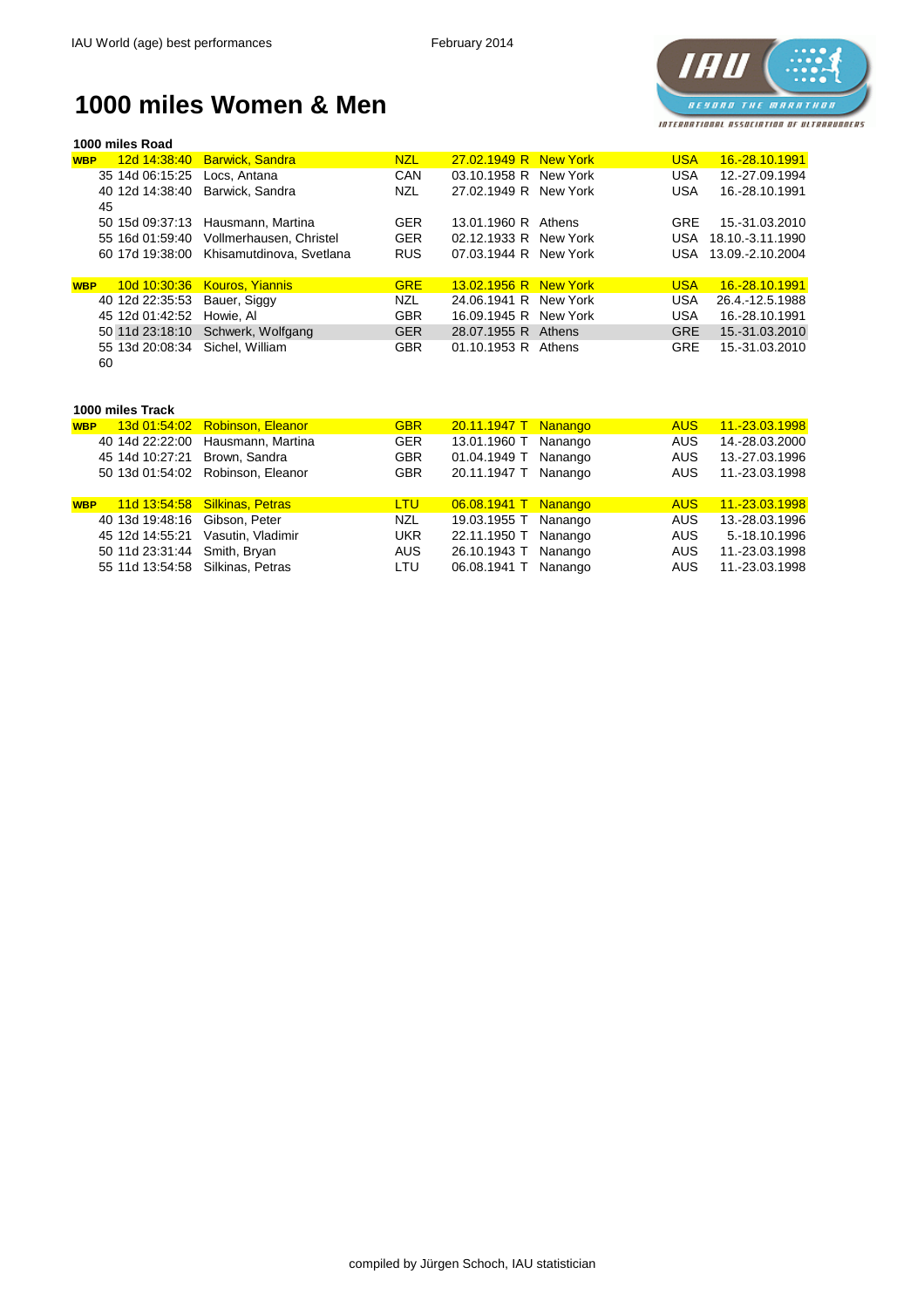

| 6H Road    |                             |            |                       |                                        |            |                |
|------------|-----------------------------|------------|-----------------------|----------------------------------------|------------|----------------|
| <b>WBP</b> | 82.838 Botzon, Ricarda      | <b>GER</b> | 04.09.1966 R          | Kiel                                   | <b>GER</b> | 07.07.2001     |
| 35         | 80.705 Carlin, Monica       | <b>ITA</b> | 20.06.1971 R Ciserano |                                        | <b>ITA</b> | 19.04.2008     |
| 40         | 76.608 Loenstad, Anni       | <b>DEN</b> | 19.08.1953 R Zolder   |                                        | <b>BEL</b> | 28.03.1998     |
| 45         | 73.866 Fadigati, Giuseppina | <b>ITA</b> |                       | 10.04.1955 R Montebelluna              | <b>ITA</b> | 30.03.2003     |
| 50         | 70.610 Mertens, Angela      | <b>BEL</b> | 11.11.1941 R          | Oostakker                              | <b>BEL</b> | 03.10.1992     |
| 55         | 66.792 Haton, Chantal       | <b>FRA</b> | 05.12.1949 R          | Loos                                   | <b>FRA</b> | 08.05.2004     |
| 60         | 64.466 Janssen, Maria       | <b>GER</b> | 23.11.1942 R          | Stein                                  | <b>NED</b> | 07.03.2004     |
| 65         | 48.774 Bayer, Else          | <b>GER</b> | 30.06.1939 R Köln     |                                        | <b>GER</b> | 11.09.2004     |
|            |                             |            |                       |                                        |            |                |
| <b>WBP</b> | 92.188 Chawawko, Tomasz     | <b>POL</b> | 09.07.1974 R Stein    |                                        | <b>NED</b> | 07.03.2004     |
| 40         | 89.973 Beneens, André       | <b>BEL</b> | 27.06.1954 R Stein    |                                        | <b>NED</b> | 03.03.1996     |
| 45         | 84.886 Epskamp, Wim         | <b>NED</b> | 08.01.1954 R Stein    |                                        | <b>NED</b> | 11.03.2001     |
| 50         | 86.056 Lindemann, Rainer    | <b>GER</b> | 29.01.1949 R Stein    |                                        | <b>NED</b> | 07.03.1999     |
| 55         | 78.268 Schoonbroodt, Jo     | <b>NED</b> | 11.09.1950 R Stein    |                                        | <b>NED</b> | 02.03.2008     |
| 60         | 78.953 Schoonbroodt, Jo     | <b>NED</b> | 11.09.1950 R Stein    |                                        | <b>NED</b> | 04.03.2012     |
| 65         | 65.678 Schippels, Alfred    | <b>GER</b> | 22.04.1935 R Kiel     |                                        | <b>GER</b> | 07.07.2001     |
|            |                             |            |                       |                                        |            |                |
| 6H Track   |                             |            |                       |                                        |            |                |
| <b>WBP</b> | 83.200 Sakurai, Norimi      | <b>JPN</b> |                       | 20.04.1971 T San Giovanni Lupatoto ITA |            | 27.09.2003     |
| 35         | 81.896 Botzon, Ricarda      | <b>GER</b> | 04.09.1966 T          | Amelinghausen                          | <b>GER</b> | 15.06.2002     |
| 40         | 79.000 Auxiliadora, Maria   | <b>BRA</b> | 02.05.1958 T          | Sao Paulo                              | <b>BRA</b> | 27.07.2000     |
| 45         | 77.600 Jouault, Huguette    | <b>FRA</b> | 08.07.1951 T          | Nantes                                 | <b>FRA</b> | 28.09.1996     |
| 50         | 69.691 Reutovich, Irina     | <b>RUS</b> | 21.01.1950 T          | San Giovanni Lupatoto ITA              |            | 22.09.2001     |
| 55         | 66.041 Muskett, Valerie     | <b>NZL</b> | 29.06.1954 T          | Auckland                               | <b>NZL</b> | 02.10.2010     |
| 60         | 63.452 Young, Shirley       | <b>AUS</b> | 24.12.1929 T          | East Burwood                           | <b>AUS</b> | 27.10.1991     |
| 65         | 62.658 Young, Shirley       | <b>AUS</b> | 24.12.1929 T          | Coburg VIC                             | <b>AUS</b> | 21.08.1999     |
| 70         | 60.992 Young, Shirley       | <b>AUS</b> | 24.12.1929 T          | Coburg VIC                             | <b>AUS</b> | 13.04.2002     |
|            |                             |            |                       |                                        |            |                |
|            |                             |            |                       |                                        |            |                |
| <b>WBP</b> | 97.200 Ritchie, Donald      | <b>GBR</b> | 06.07.1944 T          | London                                 | <b>GBR</b> | 28.10.1978     |
| 40         | 86.698 Smalls, Allen        | <b>GBR</b> | 01.04.1968 T          | Crawley                                | <b>GBR</b> | 28.04.2012     |
| 45         | 86.163 Kouros, Yiannis      | <b>GRE</b> | 13.02.1956 T          | San Giovanni Lupatoto ITA              |            | 22.09.2001     |
| 50         | 74.565 Francis, Michael     | <b>AUS</b> | 18.09.1958 T          | Coburg                                 | <b>AUS</b> | 15.03.2009     |
| 55         | 60.000 Sullivan, Keith      | <b>AUS</b> | 01.05.1952 T          | Coburg                                 | <b>AUS</b> | 16.-17.03.2011 |
|            |                             |            |                       |                                        |            |                |
| 60         | 69.438 Nuttal, John         | <b>AUS</b> | 10.10.1951 T          | Coburg                                 | <b>AUS</b> | 11.03.2012     |
| 65         |                             |            |                       |                                        |            |                |
| 70         |                             |            |                       |                                        |            |                |
| 75         | 63.940 Gutbier, Heinrich    | <b>GER</b> | 03.12.1923 T          | Ottweiller                             | <b>GER</b> | 07.10.2000     |
| 80         | 52.265 Oliver, Geoffrey     | <b>GBR</b> | 08.08.1933 T          | London                                 | <b>GBR</b> | 21.09.2013     |
| 6H Indoor  |                             |            |                       |                                        |            |                |
| <b>WBP</b> | 80.600 Bychkova, Marina     | <b>RUS</b> | 18.12.1975 l          | <b>Moscow</b>                          | <b>RUS</b> | 7.-8.02.2003   |
| 35         | 79.296 Mychlianova, Marina  | <b>RUS</b> | 16.06.1966            | Moscow                                 | <b>RUS</b> | 7.-8.02.2003   |
| 45         | 67.491 Koval, Irina         | <b>RUS</b> | 19.11.1958 l          | Moscow                                 | <b>RUS</b> | 6.-7.02.2004   |
|            |                             | <b>RUS</b> | 21.01.1950            | Moscow                                 | <b>RUS</b> | 1.-2.02.2002   |
| 50         | 71.969 Reutovich, Irina     |            |                       |                                        |            |                |
| 55         | 62.577 Polyakova, Vera      | <b>RUS</b> | 23.05.1947 l          | <b>Moscow</b>                          | <b>RUS</b> | 6.-7.02.2004   |
| 60<br>75   | 35.267 Nikitina, Raisa      | <b>RUS</b> | 04.12.1927            | Moscow                                 | <b>RUS</b> | 6.-7.02.2004   |
|            |                             |            |                       |                                        |            |                |
| <b>WBP</b> | 93.247 Zhalybin, Denis      | <b>RUS</b> | 30.06.1980 l          | <b>Moscow</b>                          | <b>RUS</b> | 7.-8.02.2003   |
| 40         | 85.148 Kruglikov, Anatoly   | <b>RUS</b> | 09.10.1957 l          | Moscow                                 | <b>RUS</b> | 1.-2.02.2002   |
| 45         | 87.579 Kruglikov, Anatoly   | <b>RUS</b> | 09.10.1957 l          | Moscow                                 | <b>RUS</b> | 7.-8.02.2003   |
| 50         | 76.405 Ushakov, Evgenii     | <b>RUS</b> | 01.03.1952            | Moscow                                 | <b>RUS</b> | 7.-8.02.2003   |
| 55         | 67.165 Grishin, Vyacheslav  | <b>RUS</b> | 12.03.1947 l          | Moscow                                 | <b>RUS</b> | 7.-8.02.2003   |
| 60         |                             |            |                       |                                        |            |                |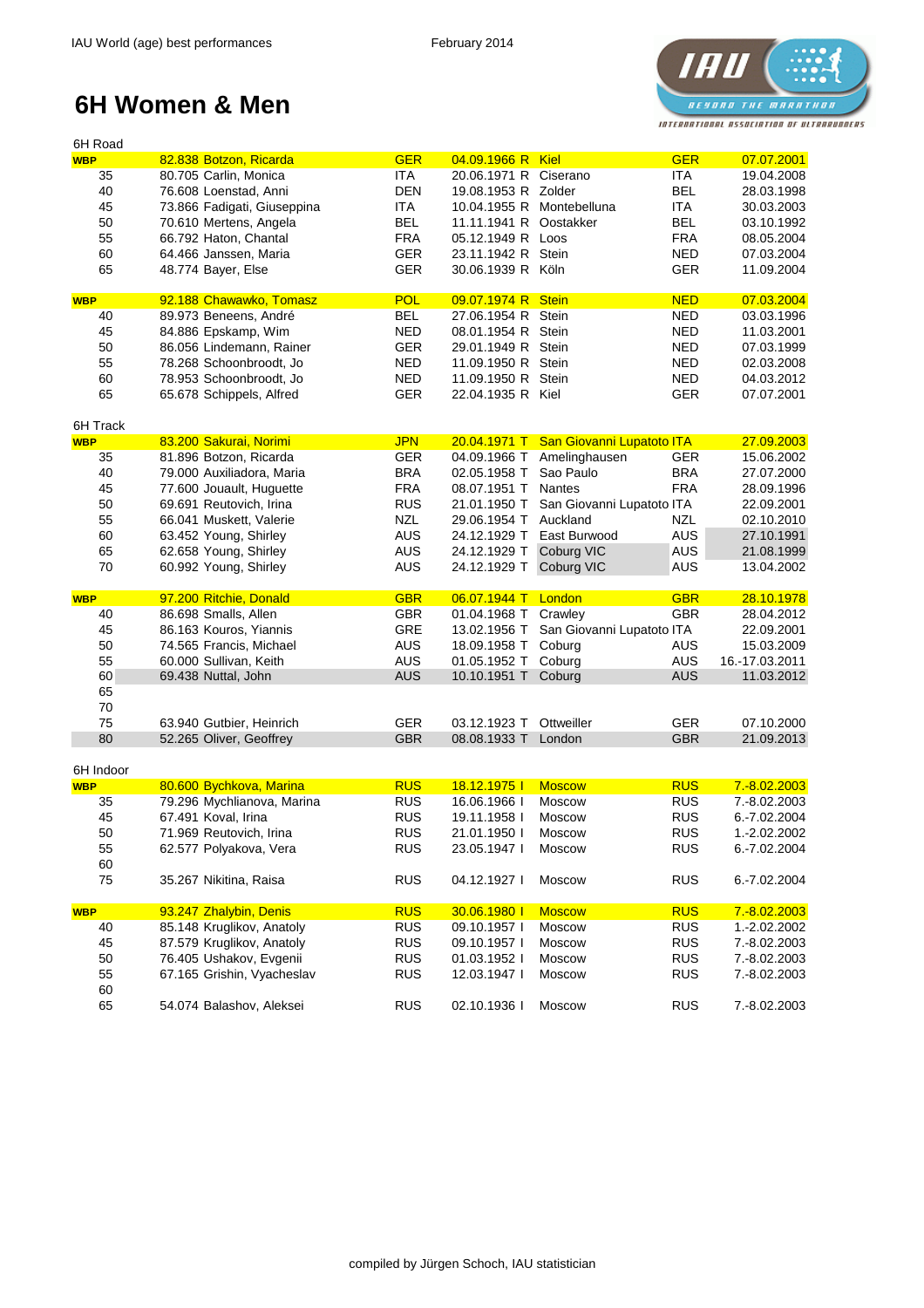

| 144.840 Trason, Ann<br>30.08.1960 T New York Queens<br>04.05.1991<br><b>WBP</b><br><b>GER</b><br><b>NED</b><br>35<br>137.964 Drescher, Anke<br>14.12.1967 R Cranendonck<br>17.08.2000<br>40<br><b>DEN</b><br><b>BEL</b><br>17.08.1996<br>134.378 Loenstad, Anni<br>19.08.1953 R Geldrop<br>45<br><b>BEL</b><br><b>FRA</b><br>140.672 Mertens, Angela<br>11.11.1941 R Moreuil<br>08.05.1989<br>50<br><b>RUS</b><br><b>FRA</b><br>130.860 Reutovich, Irina<br>21.01.1950 R Gravigny 24h<br>7.-08.09.2002<br><b>NZL</b><br><b>GBR</b><br>55<br>29.06.1955 R Llandudno 24h<br>23.09.2011<br>114.173 Musket, Valerie<br><b>AUS</b><br>60<br>11.09.1948 R Cleveland<br><b>USA</b><br>73.933 Boyd, Marie<br>18-19.09.2010<br><b>GRE</b><br><b>USA</b><br>07.11.1984<br>162.543 Kouros, Yiannis<br>13.02.1956 R New York<br><b>WBP</b><br>152.399 Bronnimann, Peter<br>SUI<br>SUI<br>26.03.1952 R Basel<br>01.05.1994<br>40<br>155.600 Kouros, Yiannis<br><b>GRE</b><br><b>NZL</b><br>45<br>13.02.1956 R Lake Taupo<br>16.02.2002<br><b>FRA</b><br><b>FRA</b><br>50<br>135.021 Mainix, Gilbert<br>08.06.1935 R Villefontaine<br>1987<br>55<br>125.245 McCorkindale, Bryan<br><b>NZL</b><br>21.09.1952 R Llandudno 24h<br><b>GBR</b><br>23.09.2011<br>60<br><b>FRA</b><br><b>FRA</b><br>132.167 Courtillon, Max<br>11.01.1927 R Moreuil<br>30.04.1988<br>65<br><b>FRA</b><br>19.04.1939 R St-Doulchard 24h<br><b>FRA</b><br>115.953 Mainix, Christian<br>16-17.10.2004<br>12H Track<br><b>USA</b><br><b>USA</b><br>3.-4.08.1991<br><b>WBP</b><br>147.600 Trason, Ann<br>30.08.1960 T<br>Hayward<br><b>HUN</b><br>16.05.1964 T San Giovanni Lupatoto ITA<br>35<br>135.057 Berces, Edit<br>21.-22.09.2002<br><b>GBR</b><br>40<br>Melbourne 24h<br><b>AUS</b><br>134.800 Robinson Adams, Eleanor<br>20.11.1947 T<br>19.-20.08.1989<br><b>RUS</b><br>San Giovanni Lupatoto ITA<br>45<br>127.555 Reutovitch, Irina<br>21.01.1950 T<br>26.-27.09.1999<br>50<br><b>RUS</b><br>San Giovanni Lupatoto ITA<br>132.202 Reutovitch, Irina<br>21.01.1950 T<br>22.-23.09.2001<br>55<br><b>NZL</b><br><b>NZL</b><br>121.983 Muskett, Valerie<br>29.06.1954 T Auckland<br>02.10.2010<br>60<br>ITA<br><b>ITA</b><br>96.175 Masotti, Gigliola<br>24.02.1942 T<br>Montelupo Fiorentino<br>01.05.2004<br>65<br>100.177 Lamothe, Françoise<br><b>FRA</b><br><b>FRA</b><br>25.11.1923 T<br>Bagneux<br>03.06.1989<br>70<br><b>AUS</b><br>East Burwood<br><b>AUS</b><br>103.600 Young, Shirley<br>24.12.1929 T<br>20.10.2002<br>162.400 Kouros, Yiannis<br><b>GRE</b><br>Montauban 48h<br><b>FRA</b><br>13.02.1956 T<br>15.-16.03.1985<br><b>WBP</b><br>< 23<br>160.934 Zhalybin, Denis<br><b>RUS</b><br><b>GBR</b><br>30.06.1980 T<br>London 100mi<br>20.10.2002<br><b>GRE</b><br>161.800 Kouros, Yiannis<br>Adelaide 24h<br><b>AUS</b><br>40<br>13.02.1956 T<br>4.-05.10.1997<br><b>GRE</b><br>45<br>159.233 Kouros, Yiannis<br>13.02.1956 T<br>San Giovanni Lupatoto ITA<br>22.-23.09.2001<br>50<br><b>GBR</b><br>142.924 Weir, Denis<br>25.03.1938 T<br>Darlington<br><b>GBR</b><br>07.04.1990<br>55<br>131.128 Leighton, Gard<br><b>USA</b><br>01.07.1934 T<br>Hayward<br><b>USA</b><br>29.-30.7.1989<br>60<br>129.525 Young, Cliff<br><b>AUS</b><br>08.02.1922 T<br>Sydney<br><b>AUS</b><br>1982<br>65<br>120.399 Piva, Ray<br><b>USA</b><br><b>USA</b><br>3.-04.08.1991<br>04.07.1926 T<br>Hayward<br><b>GBR</b><br><b>GBR</b><br>70<br>03.06.1927 T Humberside 24h<br>2.-3.8.1997<br>109.600 Jones, Max<br>63.467 Preisler, Horst<br><b>GER</b><br>02.08.1935 T<br><b>ESP</b><br>15.12.2012<br>75<br>Barcelona<br>89.732 Oliver, Geoffrey<br><b>GBR</b><br>21.-22.9.2013<br>80<br>08.08.1933 T<br>London<br><b>GBR</b><br>12H Indoor<br>135.318 Robinson-Adams, Eleanor<br><b>Milton Keynes 24h</b><br><b>GBR</b><br>20.11.1947  <br><b>GBR</b><br>3.-4.02.1990<br><b>WBP</b><br>35<br>Milton Keynes 24h<br>40<br>135.318 Robinson-Adams, Eleanor<br><b>GBR</b><br>20.11.1947 l<br><b>GBR</b><br>3.-4.02.1990<br><b>GER</b><br>Milton Keynes 24h<br><b>GBR</b><br>45<br>129.976 Kuno, Monika<br>13.11.1943  <br>3.-4.02.1990<br>50<br><b>RUS</b><br>Brno 48h<br><b>CZE</b><br>125.750 Reutovich, Irina<br>21.01.1950  <br>17.-18.03.2000<br>55<br>60<br>149.562 Ritchie, Donald<br><b>GBR</b><br>06.07.1944  <br><b>Milton Keynes</b><br><b>GBR</b><br>3.-04.2.1990<br><b>WBP</b><br>131.757 Pirrung, Roy<br><b>USA</b><br><b>Milton Keynes</b><br>07.07.1948 l<br><b>GBR</b><br>40<br>3.-04.2.1990<br>149.562 Ritchie, Donald<br><b>Milton Keynes</b><br>45<br><b>GBR</b><br>06.07.1944 l<br><b>GBR</b><br>3.-04.2.1990<br>50<br>134.552 Mustala, Ari<br><b>FIN</b><br>Lohja Citymarket<br><b>FIN</b><br>05.07.1954 l<br>21.-22.2.2004<br>55<br>125.525 Cooper, David<br><b>GBR</b><br>14.10.1934 l<br><b>Milton Keynes</b><br><b>GBR</b><br>3.-04.2.1990<br>124.635 Courtillon, Max<br><b>Milton Keynes</b><br>60<br><b>FRA</b><br>11.01.1927 l<br><b>GBR</b><br>3.-04.2.1990<br>65<br>Lohja Citymarket<br>113.968 Gustavsson, Pertti<br><b>FIN</b><br>05.11.1939 l<br><b>FIN</b><br>21.-22.2.2004 | 12H Road |  |            |  |            |  |
|-----------------------------------------------------------------------------------------------------------------------------------------------------------------------------------------------------------------------------------------------------------------------------------------------------------------------------------------------------------------------------------------------------------------------------------------------------------------------------------------------------------------------------------------------------------------------------------------------------------------------------------------------------------------------------------------------------------------------------------------------------------------------------------------------------------------------------------------------------------------------------------------------------------------------------------------------------------------------------------------------------------------------------------------------------------------------------------------------------------------------------------------------------------------------------------------------------------------------------------------------------------------------------------------------------------------------------------------------------------------------------------------------------------------------------------------------------------------------------------------------------------------------------------------------------------------------------------------------------------------------------------------------------------------------------------------------------------------------------------------------------------------------------------------------------------------------------------------------------------------------------------------------------------------------------------------------------------------------------------------------------------------------------------------------------------------------------------------------------------------------------------------------------------------------------------------------------------------------------------------------------------------------------------------------------------------------------------------------------------------------------------------------------------------------------------------------------------------------------------------------------------------------------------------------------------------------------------------------------------------------------------------------------------------------------------------------------------------------------------------------------------------------------------------------------------------------------------------------------------------------------------------------------------------------------------------------------------------------------------------------------------------------------------------------------------------------------------------------------------------------------------------------------------------------------------------------------------------------------------------------------------------------------------------------------------------------------------------------------------------------------------------------------------------------------------------------------------------------------------------------------------------------------------------------------------------------------------------------------------------------------------------------------------------------------------------------------------------------------------------------------------------------------------------------------------------------------------------------------------------------------------------------------------------------------------------------------------------------------------------------------------------------------------------------------------------------------------------------------------------------------------------------------------------------------------------------------------------------------------------------------------------------------------------------------------------------------------------------------------------------------------------------------------------------------------------------------------------------------------------------------------------------------------------------------------------------------------------------------------------------------------------------------------------------------------------------------------------------------------------------------------------------------------------------------------------------------------------------------------------------------------------------------------------------------------------------------------------------------------------------------------------------------------------------------------------------------|----------|--|------------|--|------------|--|
|                                                                                                                                                                                                                                                                                                                                                                                                                                                                                                                                                                                                                                                                                                                                                                                                                                                                                                                                                                                                                                                                                                                                                                                                                                                                                                                                                                                                                                                                                                                                                                                                                                                                                                                                                                                                                                                                                                                                                                                                                                                                                                                                                                                                                                                                                                                                                                                                                                                                                                                                                                                                                                                                                                                                                                                                                                                                                                                                                                                                                                                                                                                                                                                                                                                                                                                                                                                                                                                                                                                                                                                                                                                                                                                                                                                                                                                                                                                                                                                                                                                                                                                                                                                                                                                                                                                                                                                                                                                                                                                                                                                                                                                                                                                                                                                                                                                                                                                                                                                                                                                                             |          |  | <b>USA</b> |  | <b>USA</b> |  |
|                                                                                                                                                                                                                                                                                                                                                                                                                                                                                                                                                                                                                                                                                                                                                                                                                                                                                                                                                                                                                                                                                                                                                                                                                                                                                                                                                                                                                                                                                                                                                                                                                                                                                                                                                                                                                                                                                                                                                                                                                                                                                                                                                                                                                                                                                                                                                                                                                                                                                                                                                                                                                                                                                                                                                                                                                                                                                                                                                                                                                                                                                                                                                                                                                                                                                                                                                                                                                                                                                                                                                                                                                                                                                                                                                                                                                                                                                                                                                                                                                                                                                                                                                                                                                                                                                                                                                                                                                                                                                                                                                                                                                                                                                                                                                                                                                                                                                                                                                                                                                                                                             |          |  |            |  |            |  |
|                                                                                                                                                                                                                                                                                                                                                                                                                                                                                                                                                                                                                                                                                                                                                                                                                                                                                                                                                                                                                                                                                                                                                                                                                                                                                                                                                                                                                                                                                                                                                                                                                                                                                                                                                                                                                                                                                                                                                                                                                                                                                                                                                                                                                                                                                                                                                                                                                                                                                                                                                                                                                                                                                                                                                                                                                                                                                                                                                                                                                                                                                                                                                                                                                                                                                                                                                                                                                                                                                                                                                                                                                                                                                                                                                                                                                                                                                                                                                                                                                                                                                                                                                                                                                                                                                                                                                                                                                                                                                                                                                                                                                                                                                                                                                                                                                                                                                                                                                                                                                                                                             |          |  |            |  |            |  |
|                                                                                                                                                                                                                                                                                                                                                                                                                                                                                                                                                                                                                                                                                                                                                                                                                                                                                                                                                                                                                                                                                                                                                                                                                                                                                                                                                                                                                                                                                                                                                                                                                                                                                                                                                                                                                                                                                                                                                                                                                                                                                                                                                                                                                                                                                                                                                                                                                                                                                                                                                                                                                                                                                                                                                                                                                                                                                                                                                                                                                                                                                                                                                                                                                                                                                                                                                                                                                                                                                                                                                                                                                                                                                                                                                                                                                                                                                                                                                                                                                                                                                                                                                                                                                                                                                                                                                                                                                                                                                                                                                                                                                                                                                                                                                                                                                                                                                                                                                                                                                                                                             |          |  |            |  |            |  |
|                                                                                                                                                                                                                                                                                                                                                                                                                                                                                                                                                                                                                                                                                                                                                                                                                                                                                                                                                                                                                                                                                                                                                                                                                                                                                                                                                                                                                                                                                                                                                                                                                                                                                                                                                                                                                                                                                                                                                                                                                                                                                                                                                                                                                                                                                                                                                                                                                                                                                                                                                                                                                                                                                                                                                                                                                                                                                                                                                                                                                                                                                                                                                                                                                                                                                                                                                                                                                                                                                                                                                                                                                                                                                                                                                                                                                                                                                                                                                                                                                                                                                                                                                                                                                                                                                                                                                                                                                                                                                                                                                                                                                                                                                                                                                                                                                                                                                                                                                                                                                                                                             |          |  |            |  |            |  |
|                                                                                                                                                                                                                                                                                                                                                                                                                                                                                                                                                                                                                                                                                                                                                                                                                                                                                                                                                                                                                                                                                                                                                                                                                                                                                                                                                                                                                                                                                                                                                                                                                                                                                                                                                                                                                                                                                                                                                                                                                                                                                                                                                                                                                                                                                                                                                                                                                                                                                                                                                                                                                                                                                                                                                                                                                                                                                                                                                                                                                                                                                                                                                                                                                                                                                                                                                                                                                                                                                                                                                                                                                                                                                                                                                                                                                                                                                                                                                                                                                                                                                                                                                                                                                                                                                                                                                                                                                                                                                                                                                                                                                                                                                                                                                                                                                                                                                                                                                                                                                                                                             |          |  |            |  |            |  |
|                                                                                                                                                                                                                                                                                                                                                                                                                                                                                                                                                                                                                                                                                                                                                                                                                                                                                                                                                                                                                                                                                                                                                                                                                                                                                                                                                                                                                                                                                                                                                                                                                                                                                                                                                                                                                                                                                                                                                                                                                                                                                                                                                                                                                                                                                                                                                                                                                                                                                                                                                                                                                                                                                                                                                                                                                                                                                                                                                                                                                                                                                                                                                                                                                                                                                                                                                                                                                                                                                                                                                                                                                                                                                                                                                                                                                                                                                                                                                                                                                                                                                                                                                                                                                                                                                                                                                                                                                                                                                                                                                                                                                                                                                                                                                                                                                                                                                                                                                                                                                                                                             |          |  |            |  |            |  |
|                                                                                                                                                                                                                                                                                                                                                                                                                                                                                                                                                                                                                                                                                                                                                                                                                                                                                                                                                                                                                                                                                                                                                                                                                                                                                                                                                                                                                                                                                                                                                                                                                                                                                                                                                                                                                                                                                                                                                                                                                                                                                                                                                                                                                                                                                                                                                                                                                                                                                                                                                                                                                                                                                                                                                                                                                                                                                                                                                                                                                                                                                                                                                                                                                                                                                                                                                                                                                                                                                                                                                                                                                                                                                                                                                                                                                                                                                                                                                                                                                                                                                                                                                                                                                                                                                                                                                                                                                                                                                                                                                                                                                                                                                                                                                                                                                                                                                                                                                                                                                                                                             |          |  |            |  |            |  |
|                                                                                                                                                                                                                                                                                                                                                                                                                                                                                                                                                                                                                                                                                                                                                                                                                                                                                                                                                                                                                                                                                                                                                                                                                                                                                                                                                                                                                                                                                                                                                                                                                                                                                                                                                                                                                                                                                                                                                                                                                                                                                                                                                                                                                                                                                                                                                                                                                                                                                                                                                                                                                                                                                                                                                                                                                                                                                                                                                                                                                                                                                                                                                                                                                                                                                                                                                                                                                                                                                                                                                                                                                                                                                                                                                                                                                                                                                                                                                                                                                                                                                                                                                                                                                                                                                                                                                                                                                                                                                                                                                                                                                                                                                                                                                                                                                                                                                                                                                                                                                                                                             |          |  |            |  |            |  |
|                                                                                                                                                                                                                                                                                                                                                                                                                                                                                                                                                                                                                                                                                                                                                                                                                                                                                                                                                                                                                                                                                                                                                                                                                                                                                                                                                                                                                                                                                                                                                                                                                                                                                                                                                                                                                                                                                                                                                                                                                                                                                                                                                                                                                                                                                                                                                                                                                                                                                                                                                                                                                                                                                                                                                                                                                                                                                                                                                                                                                                                                                                                                                                                                                                                                                                                                                                                                                                                                                                                                                                                                                                                                                                                                                                                                                                                                                                                                                                                                                                                                                                                                                                                                                                                                                                                                                                                                                                                                                                                                                                                                                                                                                                                                                                                                                                                                                                                                                                                                                                                                             |          |  |            |  |            |  |
|                                                                                                                                                                                                                                                                                                                                                                                                                                                                                                                                                                                                                                                                                                                                                                                                                                                                                                                                                                                                                                                                                                                                                                                                                                                                                                                                                                                                                                                                                                                                                                                                                                                                                                                                                                                                                                                                                                                                                                                                                                                                                                                                                                                                                                                                                                                                                                                                                                                                                                                                                                                                                                                                                                                                                                                                                                                                                                                                                                                                                                                                                                                                                                                                                                                                                                                                                                                                                                                                                                                                                                                                                                                                                                                                                                                                                                                                                                                                                                                                                                                                                                                                                                                                                                                                                                                                                                                                                                                                                                                                                                                                                                                                                                                                                                                                                                                                                                                                                                                                                                                                             |          |  |            |  |            |  |
|                                                                                                                                                                                                                                                                                                                                                                                                                                                                                                                                                                                                                                                                                                                                                                                                                                                                                                                                                                                                                                                                                                                                                                                                                                                                                                                                                                                                                                                                                                                                                                                                                                                                                                                                                                                                                                                                                                                                                                                                                                                                                                                                                                                                                                                                                                                                                                                                                                                                                                                                                                                                                                                                                                                                                                                                                                                                                                                                                                                                                                                                                                                                                                                                                                                                                                                                                                                                                                                                                                                                                                                                                                                                                                                                                                                                                                                                                                                                                                                                                                                                                                                                                                                                                                                                                                                                                                                                                                                                                                                                                                                                                                                                                                                                                                                                                                                                                                                                                                                                                                                                             |          |  |            |  |            |  |
|                                                                                                                                                                                                                                                                                                                                                                                                                                                                                                                                                                                                                                                                                                                                                                                                                                                                                                                                                                                                                                                                                                                                                                                                                                                                                                                                                                                                                                                                                                                                                                                                                                                                                                                                                                                                                                                                                                                                                                                                                                                                                                                                                                                                                                                                                                                                                                                                                                                                                                                                                                                                                                                                                                                                                                                                                                                                                                                                                                                                                                                                                                                                                                                                                                                                                                                                                                                                                                                                                                                                                                                                                                                                                                                                                                                                                                                                                                                                                                                                                                                                                                                                                                                                                                                                                                                                                                                                                                                                                                                                                                                                                                                                                                                                                                                                                                                                                                                                                                                                                                                                             |          |  |            |  |            |  |
|                                                                                                                                                                                                                                                                                                                                                                                                                                                                                                                                                                                                                                                                                                                                                                                                                                                                                                                                                                                                                                                                                                                                                                                                                                                                                                                                                                                                                                                                                                                                                                                                                                                                                                                                                                                                                                                                                                                                                                                                                                                                                                                                                                                                                                                                                                                                                                                                                                                                                                                                                                                                                                                                                                                                                                                                                                                                                                                                                                                                                                                                                                                                                                                                                                                                                                                                                                                                                                                                                                                                                                                                                                                                                                                                                                                                                                                                                                                                                                                                                                                                                                                                                                                                                                                                                                                                                                                                                                                                                                                                                                                                                                                                                                                                                                                                                                                                                                                                                                                                                                                                             |          |  |            |  |            |  |
|                                                                                                                                                                                                                                                                                                                                                                                                                                                                                                                                                                                                                                                                                                                                                                                                                                                                                                                                                                                                                                                                                                                                                                                                                                                                                                                                                                                                                                                                                                                                                                                                                                                                                                                                                                                                                                                                                                                                                                                                                                                                                                                                                                                                                                                                                                                                                                                                                                                                                                                                                                                                                                                                                                                                                                                                                                                                                                                                                                                                                                                                                                                                                                                                                                                                                                                                                                                                                                                                                                                                                                                                                                                                                                                                                                                                                                                                                                                                                                                                                                                                                                                                                                                                                                                                                                                                                                                                                                                                                                                                                                                                                                                                                                                                                                                                                                                                                                                                                                                                                                                                             |          |  |            |  |            |  |
|                                                                                                                                                                                                                                                                                                                                                                                                                                                                                                                                                                                                                                                                                                                                                                                                                                                                                                                                                                                                                                                                                                                                                                                                                                                                                                                                                                                                                                                                                                                                                                                                                                                                                                                                                                                                                                                                                                                                                                                                                                                                                                                                                                                                                                                                                                                                                                                                                                                                                                                                                                                                                                                                                                                                                                                                                                                                                                                                                                                                                                                                                                                                                                                                                                                                                                                                                                                                                                                                                                                                                                                                                                                                                                                                                                                                                                                                                                                                                                                                                                                                                                                                                                                                                                                                                                                                                                                                                                                                                                                                                                                                                                                                                                                                                                                                                                                                                                                                                                                                                                                                             |          |  |            |  |            |  |
|                                                                                                                                                                                                                                                                                                                                                                                                                                                                                                                                                                                                                                                                                                                                                                                                                                                                                                                                                                                                                                                                                                                                                                                                                                                                                                                                                                                                                                                                                                                                                                                                                                                                                                                                                                                                                                                                                                                                                                                                                                                                                                                                                                                                                                                                                                                                                                                                                                                                                                                                                                                                                                                                                                                                                                                                                                                                                                                                                                                                                                                                                                                                                                                                                                                                                                                                                                                                                                                                                                                                                                                                                                                                                                                                                                                                                                                                                                                                                                                                                                                                                                                                                                                                                                                                                                                                                                                                                                                                                                                                                                                                                                                                                                                                                                                                                                                                                                                                                                                                                                                                             |          |  |            |  |            |  |
|                                                                                                                                                                                                                                                                                                                                                                                                                                                                                                                                                                                                                                                                                                                                                                                                                                                                                                                                                                                                                                                                                                                                                                                                                                                                                                                                                                                                                                                                                                                                                                                                                                                                                                                                                                                                                                                                                                                                                                                                                                                                                                                                                                                                                                                                                                                                                                                                                                                                                                                                                                                                                                                                                                                                                                                                                                                                                                                                                                                                                                                                                                                                                                                                                                                                                                                                                                                                                                                                                                                                                                                                                                                                                                                                                                                                                                                                                                                                                                                                                                                                                                                                                                                                                                                                                                                                                                                                                                                                                                                                                                                                                                                                                                                                                                                                                                                                                                                                                                                                                                                                             |          |  |            |  |            |  |
|                                                                                                                                                                                                                                                                                                                                                                                                                                                                                                                                                                                                                                                                                                                                                                                                                                                                                                                                                                                                                                                                                                                                                                                                                                                                                                                                                                                                                                                                                                                                                                                                                                                                                                                                                                                                                                                                                                                                                                                                                                                                                                                                                                                                                                                                                                                                                                                                                                                                                                                                                                                                                                                                                                                                                                                                                                                                                                                                                                                                                                                                                                                                                                                                                                                                                                                                                                                                                                                                                                                                                                                                                                                                                                                                                                                                                                                                                                                                                                                                                                                                                                                                                                                                                                                                                                                                                                                                                                                                                                                                                                                                                                                                                                                                                                                                                                                                                                                                                                                                                                                                             |          |  |            |  |            |  |
|                                                                                                                                                                                                                                                                                                                                                                                                                                                                                                                                                                                                                                                                                                                                                                                                                                                                                                                                                                                                                                                                                                                                                                                                                                                                                                                                                                                                                                                                                                                                                                                                                                                                                                                                                                                                                                                                                                                                                                                                                                                                                                                                                                                                                                                                                                                                                                                                                                                                                                                                                                                                                                                                                                                                                                                                                                                                                                                                                                                                                                                                                                                                                                                                                                                                                                                                                                                                                                                                                                                                                                                                                                                                                                                                                                                                                                                                                                                                                                                                                                                                                                                                                                                                                                                                                                                                                                                                                                                                                                                                                                                                                                                                                                                                                                                                                                                                                                                                                                                                                                                                             |          |  |            |  |            |  |
|                                                                                                                                                                                                                                                                                                                                                                                                                                                                                                                                                                                                                                                                                                                                                                                                                                                                                                                                                                                                                                                                                                                                                                                                                                                                                                                                                                                                                                                                                                                                                                                                                                                                                                                                                                                                                                                                                                                                                                                                                                                                                                                                                                                                                                                                                                                                                                                                                                                                                                                                                                                                                                                                                                                                                                                                                                                                                                                                                                                                                                                                                                                                                                                                                                                                                                                                                                                                                                                                                                                                                                                                                                                                                                                                                                                                                                                                                                                                                                                                                                                                                                                                                                                                                                                                                                                                                                                                                                                                                                                                                                                                                                                                                                                                                                                                                                                                                                                                                                                                                                                                             |          |  |            |  |            |  |
|                                                                                                                                                                                                                                                                                                                                                                                                                                                                                                                                                                                                                                                                                                                                                                                                                                                                                                                                                                                                                                                                                                                                                                                                                                                                                                                                                                                                                                                                                                                                                                                                                                                                                                                                                                                                                                                                                                                                                                                                                                                                                                                                                                                                                                                                                                                                                                                                                                                                                                                                                                                                                                                                                                                                                                                                                                                                                                                                                                                                                                                                                                                                                                                                                                                                                                                                                                                                                                                                                                                                                                                                                                                                                                                                                                                                                                                                                                                                                                                                                                                                                                                                                                                                                                                                                                                                                                                                                                                                                                                                                                                                                                                                                                                                                                                                                                                                                                                                                                                                                                                                             |          |  |            |  |            |  |
|                                                                                                                                                                                                                                                                                                                                                                                                                                                                                                                                                                                                                                                                                                                                                                                                                                                                                                                                                                                                                                                                                                                                                                                                                                                                                                                                                                                                                                                                                                                                                                                                                                                                                                                                                                                                                                                                                                                                                                                                                                                                                                                                                                                                                                                                                                                                                                                                                                                                                                                                                                                                                                                                                                                                                                                                                                                                                                                                                                                                                                                                                                                                                                                                                                                                                                                                                                                                                                                                                                                                                                                                                                                                                                                                                                                                                                                                                                                                                                                                                                                                                                                                                                                                                                                                                                                                                                                                                                                                                                                                                                                                                                                                                                                                                                                                                                                                                                                                                                                                                                                                             |          |  |            |  |            |  |
|                                                                                                                                                                                                                                                                                                                                                                                                                                                                                                                                                                                                                                                                                                                                                                                                                                                                                                                                                                                                                                                                                                                                                                                                                                                                                                                                                                                                                                                                                                                                                                                                                                                                                                                                                                                                                                                                                                                                                                                                                                                                                                                                                                                                                                                                                                                                                                                                                                                                                                                                                                                                                                                                                                                                                                                                                                                                                                                                                                                                                                                                                                                                                                                                                                                                                                                                                                                                                                                                                                                                                                                                                                                                                                                                                                                                                                                                                                                                                                                                                                                                                                                                                                                                                                                                                                                                                                                                                                                                                                                                                                                                                                                                                                                                                                                                                                                                                                                                                                                                                                                                             |          |  |            |  |            |  |
|                                                                                                                                                                                                                                                                                                                                                                                                                                                                                                                                                                                                                                                                                                                                                                                                                                                                                                                                                                                                                                                                                                                                                                                                                                                                                                                                                                                                                                                                                                                                                                                                                                                                                                                                                                                                                                                                                                                                                                                                                                                                                                                                                                                                                                                                                                                                                                                                                                                                                                                                                                                                                                                                                                                                                                                                                                                                                                                                                                                                                                                                                                                                                                                                                                                                                                                                                                                                                                                                                                                                                                                                                                                                                                                                                                                                                                                                                                                                                                                                                                                                                                                                                                                                                                                                                                                                                                                                                                                                                                                                                                                                                                                                                                                                                                                                                                                                                                                                                                                                                                                                             |          |  |            |  |            |  |
|                                                                                                                                                                                                                                                                                                                                                                                                                                                                                                                                                                                                                                                                                                                                                                                                                                                                                                                                                                                                                                                                                                                                                                                                                                                                                                                                                                                                                                                                                                                                                                                                                                                                                                                                                                                                                                                                                                                                                                                                                                                                                                                                                                                                                                                                                                                                                                                                                                                                                                                                                                                                                                                                                                                                                                                                                                                                                                                                                                                                                                                                                                                                                                                                                                                                                                                                                                                                                                                                                                                                                                                                                                                                                                                                                                                                                                                                                                                                                                                                                                                                                                                                                                                                                                                                                                                                                                                                                                                                                                                                                                                                                                                                                                                                                                                                                                                                                                                                                                                                                                                                             |          |  |            |  |            |  |
|                                                                                                                                                                                                                                                                                                                                                                                                                                                                                                                                                                                                                                                                                                                                                                                                                                                                                                                                                                                                                                                                                                                                                                                                                                                                                                                                                                                                                                                                                                                                                                                                                                                                                                                                                                                                                                                                                                                                                                                                                                                                                                                                                                                                                                                                                                                                                                                                                                                                                                                                                                                                                                                                                                                                                                                                                                                                                                                                                                                                                                                                                                                                                                                                                                                                                                                                                                                                                                                                                                                                                                                                                                                                                                                                                                                                                                                                                                                                                                                                                                                                                                                                                                                                                                                                                                                                                                                                                                                                                                                                                                                                                                                                                                                                                                                                                                                                                                                                                                                                                                                                             |          |  |            |  |            |  |
|                                                                                                                                                                                                                                                                                                                                                                                                                                                                                                                                                                                                                                                                                                                                                                                                                                                                                                                                                                                                                                                                                                                                                                                                                                                                                                                                                                                                                                                                                                                                                                                                                                                                                                                                                                                                                                                                                                                                                                                                                                                                                                                                                                                                                                                                                                                                                                                                                                                                                                                                                                                                                                                                                                                                                                                                                                                                                                                                                                                                                                                                                                                                                                                                                                                                                                                                                                                                                                                                                                                                                                                                                                                                                                                                                                                                                                                                                                                                                                                                                                                                                                                                                                                                                                                                                                                                                                                                                                                                                                                                                                                                                                                                                                                                                                                                                                                                                                                                                                                                                                                                             |          |  |            |  |            |  |
|                                                                                                                                                                                                                                                                                                                                                                                                                                                                                                                                                                                                                                                                                                                                                                                                                                                                                                                                                                                                                                                                                                                                                                                                                                                                                                                                                                                                                                                                                                                                                                                                                                                                                                                                                                                                                                                                                                                                                                                                                                                                                                                                                                                                                                                                                                                                                                                                                                                                                                                                                                                                                                                                                                                                                                                                                                                                                                                                                                                                                                                                                                                                                                                                                                                                                                                                                                                                                                                                                                                                                                                                                                                                                                                                                                                                                                                                                                                                                                                                                                                                                                                                                                                                                                                                                                                                                                                                                                                                                                                                                                                                                                                                                                                                                                                                                                                                                                                                                                                                                                                                             |          |  |            |  |            |  |
|                                                                                                                                                                                                                                                                                                                                                                                                                                                                                                                                                                                                                                                                                                                                                                                                                                                                                                                                                                                                                                                                                                                                                                                                                                                                                                                                                                                                                                                                                                                                                                                                                                                                                                                                                                                                                                                                                                                                                                                                                                                                                                                                                                                                                                                                                                                                                                                                                                                                                                                                                                                                                                                                                                                                                                                                                                                                                                                                                                                                                                                                                                                                                                                                                                                                                                                                                                                                                                                                                                                                                                                                                                                                                                                                                                                                                                                                                                                                                                                                                                                                                                                                                                                                                                                                                                                                                                                                                                                                                                                                                                                                                                                                                                                                                                                                                                                                                                                                                                                                                                                                             |          |  |            |  |            |  |
|                                                                                                                                                                                                                                                                                                                                                                                                                                                                                                                                                                                                                                                                                                                                                                                                                                                                                                                                                                                                                                                                                                                                                                                                                                                                                                                                                                                                                                                                                                                                                                                                                                                                                                                                                                                                                                                                                                                                                                                                                                                                                                                                                                                                                                                                                                                                                                                                                                                                                                                                                                                                                                                                                                                                                                                                                                                                                                                                                                                                                                                                                                                                                                                                                                                                                                                                                                                                                                                                                                                                                                                                                                                                                                                                                                                                                                                                                                                                                                                                                                                                                                                                                                                                                                                                                                                                                                                                                                                                                                                                                                                                                                                                                                                                                                                                                                                                                                                                                                                                                                                                             |          |  |            |  |            |  |
|                                                                                                                                                                                                                                                                                                                                                                                                                                                                                                                                                                                                                                                                                                                                                                                                                                                                                                                                                                                                                                                                                                                                                                                                                                                                                                                                                                                                                                                                                                                                                                                                                                                                                                                                                                                                                                                                                                                                                                                                                                                                                                                                                                                                                                                                                                                                                                                                                                                                                                                                                                                                                                                                                                                                                                                                                                                                                                                                                                                                                                                                                                                                                                                                                                                                                                                                                                                                                                                                                                                                                                                                                                                                                                                                                                                                                                                                                                                                                                                                                                                                                                                                                                                                                                                                                                                                                                                                                                                                                                                                                                                                                                                                                                                                                                                                                                                                                                                                                                                                                                                                             |          |  |            |  |            |  |
|                                                                                                                                                                                                                                                                                                                                                                                                                                                                                                                                                                                                                                                                                                                                                                                                                                                                                                                                                                                                                                                                                                                                                                                                                                                                                                                                                                                                                                                                                                                                                                                                                                                                                                                                                                                                                                                                                                                                                                                                                                                                                                                                                                                                                                                                                                                                                                                                                                                                                                                                                                                                                                                                                                                                                                                                                                                                                                                                                                                                                                                                                                                                                                                                                                                                                                                                                                                                                                                                                                                                                                                                                                                                                                                                                                                                                                                                                                                                                                                                                                                                                                                                                                                                                                                                                                                                                                                                                                                                                                                                                                                                                                                                                                                                                                                                                                                                                                                                                                                                                                                                             |          |  |            |  |            |  |
|                                                                                                                                                                                                                                                                                                                                                                                                                                                                                                                                                                                                                                                                                                                                                                                                                                                                                                                                                                                                                                                                                                                                                                                                                                                                                                                                                                                                                                                                                                                                                                                                                                                                                                                                                                                                                                                                                                                                                                                                                                                                                                                                                                                                                                                                                                                                                                                                                                                                                                                                                                                                                                                                                                                                                                                                                                                                                                                                                                                                                                                                                                                                                                                                                                                                                                                                                                                                                                                                                                                                                                                                                                                                                                                                                                                                                                                                                                                                                                                                                                                                                                                                                                                                                                                                                                                                                                                                                                                                                                                                                                                                                                                                                                                                                                                                                                                                                                                                                                                                                                                                             |          |  |            |  |            |  |
|                                                                                                                                                                                                                                                                                                                                                                                                                                                                                                                                                                                                                                                                                                                                                                                                                                                                                                                                                                                                                                                                                                                                                                                                                                                                                                                                                                                                                                                                                                                                                                                                                                                                                                                                                                                                                                                                                                                                                                                                                                                                                                                                                                                                                                                                                                                                                                                                                                                                                                                                                                                                                                                                                                                                                                                                                                                                                                                                                                                                                                                                                                                                                                                                                                                                                                                                                                                                                                                                                                                                                                                                                                                                                                                                                                                                                                                                                                                                                                                                                                                                                                                                                                                                                                                                                                                                                                                                                                                                                                                                                                                                                                                                                                                                                                                                                                                                                                                                                                                                                                                                             |          |  |            |  |            |  |
|                                                                                                                                                                                                                                                                                                                                                                                                                                                                                                                                                                                                                                                                                                                                                                                                                                                                                                                                                                                                                                                                                                                                                                                                                                                                                                                                                                                                                                                                                                                                                                                                                                                                                                                                                                                                                                                                                                                                                                                                                                                                                                                                                                                                                                                                                                                                                                                                                                                                                                                                                                                                                                                                                                                                                                                                                                                                                                                                                                                                                                                                                                                                                                                                                                                                                                                                                                                                                                                                                                                                                                                                                                                                                                                                                                                                                                                                                                                                                                                                                                                                                                                                                                                                                                                                                                                                                                                                                                                                                                                                                                                                                                                                                                                                                                                                                                                                                                                                                                                                                                                                             |          |  |            |  |            |  |
|                                                                                                                                                                                                                                                                                                                                                                                                                                                                                                                                                                                                                                                                                                                                                                                                                                                                                                                                                                                                                                                                                                                                                                                                                                                                                                                                                                                                                                                                                                                                                                                                                                                                                                                                                                                                                                                                                                                                                                                                                                                                                                                                                                                                                                                                                                                                                                                                                                                                                                                                                                                                                                                                                                                                                                                                                                                                                                                                                                                                                                                                                                                                                                                                                                                                                                                                                                                                                                                                                                                                                                                                                                                                                                                                                                                                                                                                                                                                                                                                                                                                                                                                                                                                                                                                                                                                                                                                                                                                                                                                                                                                                                                                                                                                                                                                                                                                                                                                                                                                                                                                             |          |  |            |  |            |  |
|                                                                                                                                                                                                                                                                                                                                                                                                                                                                                                                                                                                                                                                                                                                                                                                                                                                                                                                                                                                                                                                                                                                                                                                                                                                                                                                                                                                                                                                                                                                                                                                                                                                                                                                                                                                                                                                                                                                                                                                                                                                                                                                                                                                                                                                                                                                                                                                                                                                                                                                                                                                                                                                                                                                                                                                                                                                                                                                                                                                                                                                                                                                                                                                                                                                                                                                                                                                                                                                                                                                                                                                                                                                                                                                                                                                                                                                                                                                                                                                                                                                                                                                                                                                                                                                                                                                                                                                                                                                                                                                                                                                                                                                                                                                                                                                                                                                                                                                                                                                                                                                                             |          |  |            |  |            |  |
|                                                                                                                                                                                                                                                                                                                                                                                                                                                                                                                                                                                                                                                                                                                                                                                                                                                                                                                                                                                                                                                                                                                                                                                                                                                                                                                                                                                                                                                                                                                                                                                                                                                                                                                                                                                                                                                                                                                                                                                                                                                                                                                                                                                                                                                                                                                                                                                                                                                                                                                                                                                                                                                                                                                                                                                                                                                                                                                                                                                                                                                                                                                                                                                                                                                                                                                                                                                                                                                                                                                                                                                                                                                                                                                                                                                                                                                                                                                                                                                                                                                                                                                                                                                                                                                                                                                                                                                                                                                                                                                                                                                                                                                                                                                                                                                                                                                                                                                                                                                                                                                                             |          |  |            |  |            |  |
|                                                                                                                                                                                                                                                                                                                                                                                                                                                                                                                                                                                                                                                                                                                                                                                                                                                                                                                                                                                                                                                                                                                                                                                                                                                                                                                                                                                                                                                                                                                                                                                                                                                                                                                                                                                                                                                                                                                                                                                                                                                                                                                                                                                                                                                                                                                                                                                                                                                                                                                                                                                                                                                                                                                                                                                                                                                                                                                                                                                                                                                                                                                                                                                                                                                                                                                                                                                                                                                                                                                                                                                                                                                                                                                                                                                                                                                                                                                                                                                                                                                                                                                                                                                                                                                                                                                                                                                                                                                                                                                                                                                                                                                                                                                                                                                                                                                                                                                                                                                                                                                                             |          |  |            |  |            |  |
|                                                                                                                                                                                                                                                                                                                                                                                                                                                                                                                                                                                                                                                                                                                                                                                                                                                                                                                                                                                                                                                                                                                                                                                                                                                                                                                                                                                                                                                                                                                                                                                                                                                                                                                                                                                                                                                                                                                                                                                                                                                                                                                                                                                                                                                                                                                                                                                                                                                                                                                                                                                                                                                                                                                                                                                                                                                                                                                                                                                                                                                                                                                                                                                                                                                                                                                                                                                                                                                                                                                                                                                                                                                                                                                                                                                                                                                                                                                                                                                                                                                                                                                                                                                                                                                                                                                                                                                                                                                                                                                                                                                                                                                                                                                                                                                                                                                                                                                                                                                                                                                                             |          |  |            |  |            |  |
|                                                                                                                                                                                                                                                                                                                                                                                                                                                                                                                                                                                                                                                                                                                                                                                                                                                                                                                                                                                                                                                                                                                                                                                                                                                                                                                                                                                                                                                                                                                                                                                                                                                                                                                                                                                                                                                                                                                                                                                                                                                                                                                                                                                                                                                                                                                                                                                                                                                                                                                                                                                                                                                                                                                                                                                                                                                                                                                                                                                                                                                                                                                                                                                                                                                                                                                                                                                                                                                                                                                                                                                                                                                                                                                                                                                                                                                                                                                                                                                                                                                                                                                                                                                                                                                                                                                                                                                                                                                                                                                                                                                                                                                                                                                                                                                                                                                                                                                                                                                                                                                                             |          |  |            |  |            |  |
|                                                                                                                                                                                                                                                                                                                                                                                                                                                                                                                                                                                                                                                                                                                                                                                                                                                                                                                                                                                                                                                                                                                                                                                                                                                                                                                                                                                                                                                                                                                                                                                                                                                                                                                                                                                                                                                                                                                                                                                                                                                                                                                                                                                                                                                                                                                                                                                                                                                                                                                                                                                                                                                                                                                                                                                                                                                                                                                                                                                                                                                                                                                                                                                                                                                                                                                                                                                                                                                                                                                                                                                                                                                                                                                                                                                                                                                                                                                                                                                                                                                                                                                                                                                                                                                                                                                                                                                                                                                                                                                                                                                                                                                                                                                                                                                                                                                                                                                                                                                                                                                                             |          |  |            |  |            |  |
|                                                                                                                                                                                                                                                                                                                                                                                                                                                                                                                                                                                                                                                                                                                                                                                                                                                                                                                                                                                                                                                                                                                                                                                                                                                                                                                                                                                                                                                                                                                                                                                                                                                                                                                                                                                                                                                                                                                                                                                                                                                                                                                                                                                                                                                                                                                                                                                                                                                                                                                                                                                                                                                                                                                                                                                                                                                                                                                                                                                                                                                                                                                                                                                                                                                                                                                                                                                                                                                                                                                                                                                                                                                                                                                                                                                                                                                                                                                                                                                                                                                                                                                                                                                                                                                                                                                                                                                                                                                                                                                                                                                                                                                                                                                                                                                                                                                                                                                                                                                                                                                                             |          |  |            |  |            |  |
|                                                                                                                                                                                                                                                                                                                                                                                                                                                                                                                                                                                                                                                                                                                                                                                                                                                                                                                                                                                                                                                                                                                                                                                                                                                                                                                                                                                                                                                                                                                                                                                                                                                                                                                                                                                                                                                                                                                                                                                                                                                                                                                                                                                                                                                                                                                                                                                                                                                                                                                                                                                                                                                                                                                                                                                                                                                                                                                                                                                                                                                                                                                                                                                                                                                                                                                                                                                                                                                                                                                                                                                                                                                                                                                                                                                                                                                                                                                                                                                                                                                                                                                                                                                                                                                                                                                                                                                                                                                                                                                                                                                                                                                                                                                                                                                                                                                                                                                                                                                                                                                                             |          |  |            |  |            |  |
|                                                                                                                                                                                                                                                                                                                                                                                                                                                                                                                                                                                                                                                                                                                                                                                                                                                                                                                                                                                                                                                                                                                                                                                                                                                                                                                                                                                                                                                                                                                                                                                                                                                                                                                                                                                                                                                                                                                                                                                                                                                                                                                                                                                                                                                                                                                                                                                                                                                                                                                                                                                                                                                                                                                                                                                                                                                                                                                                                                                                                                                                                                                                                                                                                                                                                                                                                                                                                                                                                                                                                                                                                                                                                                                                                                                                                                                                                                                                                                                                                                                                                                                                                                                                                                                                                                                                                                                                                                                                                                                                                                                                                                                                                                                                                                                                                                                                                                                                                                                                                                                                             |          |  |            |  |            |  |
|                                                                                                                                                                                                                                                                                                                                                                                                                                                                                                                                                                                                                                                                                                                                                                                                                                                                                                                                                                                                                                                                                                                                                                                                                                                                                                                                                                                                                                                                                                                                                                                                                                                                                                                                                                                                                                                                                                                                                                                                                                                                                                                                                                                                                                                                                                                                                                                                                                                                                                                                                                                                                                                                                                                                                                                                                                                                                                                                                                                                                                                                                                                                                                                                                                                                                                                                                                                                                                                                                                                                                                                                                                                                                                                                                                                                                                                                                                                                                                                                                                                                                                                                                                                                                                                                                                                                                                                                                                                                                                                                                                                                                                                                                                                                                                                                                                                                                                                                                                                                                                                                             |          |  |            |  |            |  |
|                                                                                                                                                                                                                                                                                                                                                                                                                                                                                                                                                                                                                                                                                                                                                                                                                                                                                                                                                                                                                                                                                                                                                                                                                                                                                                                                                                                                                                                                                                                                                                                                                                                                                                                                                                                                                                                                                                                                                                                                                                                                                                                                                                                                                                                                                                                                                                                                                                                                                                                                                                                                                                                                                                                                                                                                                                                                                                                                                                                                                                                                                                                                                                                                                                                                                                                                                                                                                                                                                                                                                                                                                                                                                                                                                                                                                                                                                                                                                                                                                                                                                                                                                                                                                                                                                                                                                                                                                                                                                                                                                                                                                                                                                                                                                                                                                                                                                                                                                                                                                                                                             |          |  |            |  |            |  |
|                                                                                                                                                                                                                                                                                                                                                                                                                                                                                                                                                                                                                                                                                                                                                                                                                                                                                                                                                                                                                                                                                                                                                                                                                                                                                                                                                                                                                                                                                                                                                                                                                                                                                                                                                                                                                                                                                                                                                                                                                                                                                                                                                                                                                                                                                                                                                                                                                                                                                                                                                                                                                                                                                                                                                                                                                                                                                                                                                                                                                                                                                                                                                                                                                                                                                                                                                                                                                                                                                                                                                                                                                                                                                                                                                                                                                                                                                                                                                                                                                                                                                                                                                                                                                                                                                                                                                                                                                                                                                                                                                                                                                                                                                                                                                                                                                                                                                                                                                                                                                                                                             |          |  |            |  |            |  |
|                                                                                                                                                                                                                                                                                                                                                                                                                                                                                                                                                                                                                                                                                                                                                                                                                                                                                                                                                                                                                                                                                                                                                                                                                                                                                                                                                                                                                                                                                                                                                                                                                                                                                                                                                                                                                                                                                                                                                                                                                                                                                                                                                                                                                                                                                                                                                                                                                                                                                                                                                                                                                                                                                                                                                                                                                                                                                                                                                                                                                                                                                                                                                                                                                                                                                                                                                                                                                                                                                                                                                                                                                                                                                                                                                                                                                                                                                                                                                                                                                                                                                                                                                                                                                                                                                                                                                                                                                                                                                                                                                                                                                                                                                                                                                                                                                                                                                                                                                                                                                                                                             |          |  |            |  |            |  |
|                                                                                                                                                                                                                                                                                                                                                                                                                                                                                                                                                                                                                                                                                                                                                                                                                                                                                                                                                                                                                                                                                                                                                                                                                                                                                                                                                                                                                                                                                                                                                                                                                                                                                                                                                                                                                                                                                                                                                                                                                                                                                                                                                                                                                                                                                                                                                                                                                                                                                                                                                                                                                                                                                                                                                                                                                                                                                                                                                                                                                                                                                                                                                                                                                                                                                                                                                                                                                                                                                                                                                                                                                                                                                                                                                                                                                                                                                                                                                                                                                                                                                                                                                                                                                                                                                                                                                                                                                                                                                                                                                                                                                                                                                                                                                                                                                                                                                                                                                                                                                                                                             |          |  |            |  |            |  |
|                                                                                                                                                                                                                                                                                                                                                                                                                                                                                                                                                                                                                                                                                                                                                                                                                                                                                                                                                                                                                                                                                                                                                                                                                                                                                                                                                                                                                                                                                                                                                                                                                                                                                                                                                                                                                                                                                                                                                                                                                                                                                                                                                                                                                                                                                                                                                                                                                                                                                                                                                                                                                                                                                                                                                                                                                                                                                                                                                                                                                                                                                                                                                                                                                                                                                                                                                                                                                                                                                                                                                                                                                                                                                                                                                                                                                                                                                                                                                                                                                                                                                                                                                                                                                                                                                                                                                                                                                                                                                                                                                                                                                                                                                                                                                                                                                                                                                                                                                                                                                                                                             |          |  |            |  |            |  |
|                                                                                                                                                                                                                                                                                                                                                                                                                                                                                                                                                                                                                                                                                                                                                                                                                                                                                                                                                                                                                                                                                                                                                                                                                                                                                                                                                                                                                                                                                                                                                                                                                                                                                                                                                                                                                                                                                                                                                                                                                                                                                                                                                                                                                                                                                                                                                                                                                                                                                                                                                                                                                                                                                                                                                                                                                                                                                                                                                                                                                                                                                                                                                                                                                                                                                                                                                                                                                                                                                                                                                                                                                                                                                                                                                                                                                                                                                                                                                                                                                                                                                                                                                                                                                                                                                                                                                                                                                                                                                                                                                                                                                                                                                                                                                                                                                                                                                                                                                                                                                                                                             |          |  |            |  |            |  |
|                                                                                                                                                                                                                                                                                                                                                                                                                                                                                                                                                                                                                                                                                                                                                                                                                                                                                                                                                                                                                                                                                                                                                                                                                                                                                                                                                                                                                                                                                                                                                                                                                                                                                                                                                                                                                                                                                                                                                                                                                                                                                                                                                                                                                                                                                                                                                                                                                                                                                                                                                                                                                                                                                                                                                                                                                                                                                                                                                                                                                                                                                                                                                                                                                                                                                                                                                                                                                                                                                                                                                                                                                                                                                                                                                                                                                                                                                                                                                                                                                                                                                                                                                                                                                                                                                                                                                                                                                                                                                                                                                                                                                                                                                                                                                                                                                                                                                                                                                                                                                                                                             |          |  |            |  |            |  |
|                                                                                                                                                                                                                                                                                                                                                                                                                                                                                                                                                                                                                                                                                                                                                                                                                                                                                                                                                                                                                                                                                                                                                                                                                                                                                                                                                                                                                                                                                                                                                                                                                                                                                                                                                                                                                                                                                                                                                                                                                                                                                                                                                                                                                                                                                                                                                                                                                                                                                                                                                                                                                                                                                                                                                                                                                                                                                                                                                                                                                                                                                                                                                                                                                                                                                                                                                                                                                                                                                                                                                                                                                                                                                                                                                                                                                                                                                                                                                                                                                                                                                                                                                                                                                                                                                                                                                                                                                                                                                                                                                                                                                                                                                                                                                                                                                                                                                                                                                                                                                                                                             |          |  |            |  |            |  |
|                                                                                                                                                                                                                                                                                                                                                                                                                                                                                                                                                                                                                                                                                                                                                                                                                                                                                                                                                                                                                                                                                                                                                                                                                                                                                                                                                                                                                                                                                                                                                                                                                                                                                                                                                                                                                                                                                                                                                                                                                                                                                                                                                                                                                                                                                                                                                                                                                                                                                                                                                                                                                                                                                                                                                                                                                                                                                                                                                                                                                                                                                                                                                                                                                                                                                                                                                                                                                                                                                                                                                                                                                                                                                                                                                                                                                                                                                                                                                                                                                                                                                                                                                                                                                                                                                                                                                                                                                                                                                                                                                                                                                                                                                                                                                                                                                                                                                                                                                                                                                                                                             |          |  |            |  |            |  |
|                                                                                                                                                                                                                                                                                                                                                                                                                                                                                                                                                                                                                                                                                                                                                                                                                                                                                                                                                                                                                                                                                                                                                                                                                                                                                                                                                                                                                                                                                                                                                                                                                                                                                                                                                                                                                                                                                                                                                                                                                                                                                                                                                                                                                                                                                                                                                                                                                                                                                                                                                                                                                                                                                                                                                                                                                                                                                                                                                                                                                                                                                                                                                                                                                                                                                                                                                                                                                                                                                                                                                                                                                                                                                                                                                                                                                                                                                                                                                                                                                                                                                                                                                                                                                                                                                                                                                                                                                                                                                                                                                                                                                                                                                                                                                                                                                                                                                                                                                                                                                                                                             | 70       |  |            |  |            |  |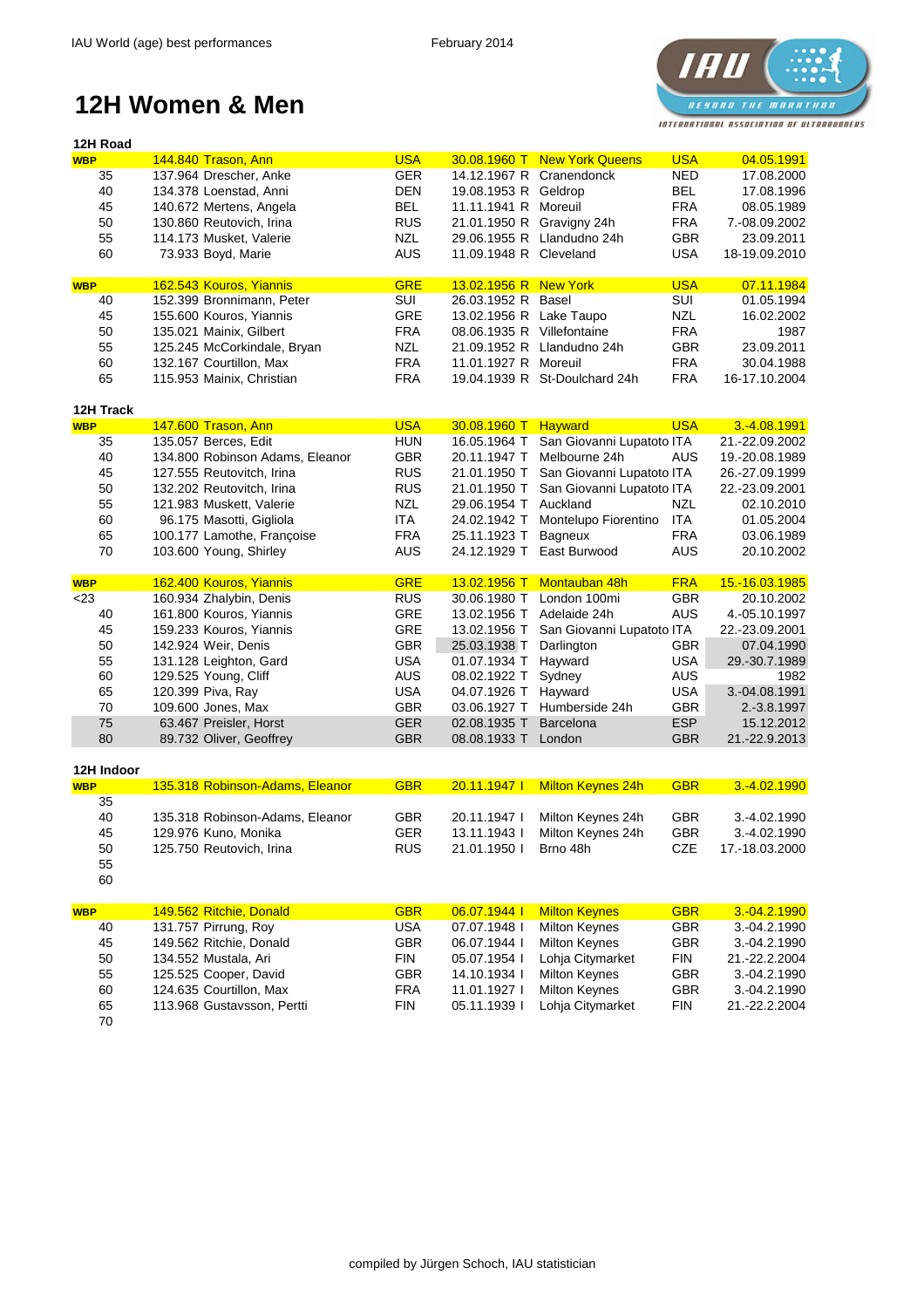# **IAU** *BESONO THE MARATHON* INTERNATIONAL ASSOCIATION OF ULTRARUNDERS

| <b>GBR</b><br><b>WBP</b><br>10.03.1976 R Llandudno<br><b>GBR</b><br>23.-24.9.2011<br>247.076 Hawker, Elizabeth<br><b>GBR</b><br><b>GBR</b><br>35<br>247.076 Hawker, Elizabeth<br>10.03.1976 R Llandudno<br>23.-24.9.2011<br><b>FRA</b><br><b>KOR</b><br>40<br>239.685 Vernet, Anne-Marie<br>15.12.1967 R Seoul<br>18.-19.10.2008<br><b>RUS</b><br>45<br>241.007 Reutovich, Irina<br>21.01.1950 R Wörschach<br><b>AUT</b><br>18.-19.07.1999<br>50<br><b>GER</b><br>SUI<br>243.657 Lomsky, Sigrid<br>16.01.1942 R Basel<br>1.-2.05.1993<br>55<br><b>RUS</b><br><b>RUS</b><br>214.586 Paltseva, Rimma<br>14.10.1948 R<br>lochkar-Ola<br>4.-5.09.2004<br>60<br><b>GER</b><br><b>GER</b><br>15.-16.05.2004<br>195.975 Dahl, Marianne<br>29.10.1943 R Hamburg<br>65<br><b>GER</b><br>29.10.1943 R Stadtoldendorf<br><b>GER</b><br>176.519 Dahl, Marianne<br>20.-21.06.2009<br>70<br><b>USA</b><br><b>USA</b><br>165.343 Klein, Helene<br>27.11.1922 R Sylvania<br>18.-19.09.1993<br><b>GRE</b><br>290.221 Kouros, Yiannis<br><b>SUI</b><br>$2.-3.5.1998$<br>13.02.1956 R Basel<br><b>WBP</b><br>290.221 Kouros, Yiannis<br><b>GRE</b><br>13.02.1956 R Basel<br>SUI<br>40<br>2.-3.5.1998<br>45<br>277.415 Kouros, Yiannis<br><b>GRE</b><br>13.02.1956 R Sylvania OH<br><b>USA</b><br>14.-15.09.2002<br>50<br><b>GRE</b><br><b>DEN</b><br>266.596 Kouros, Yiannis<br>13.02.1956 R Ronne<br>23.-24.05.2008<br>55<br><b>GBR</b><br><b>GER</b><br>250.067 Cooper, Dave<br>14.10.1934 R Elze<br>17.-18.09.1990<br>60<br>231.650 Courtillon, Max<br><b>FRA</b><br>11.01.1927 R Niort<br><b>FRA</b><br>12.-13.11.1988<br>65<br>217.532 Mainix, Christian<br><b>FRA</b><br>19.04.1939 R Saint Doulchard<br><b>FRA</b><br>16.-17.10.2004<br>70<br><b>FRA</b><br>SUI<br>193.725 Courtillon, Max<br>11.01.1927 R Basel<br>3.-4.5.1997<br>75<br><b>FRA</b><br>11.01.1927 R Saint-Maixent<br><b>FRA</b><br>178.461 Courtillon, Max<br>21.-22.09.2002<br>80<br><b>USA</b><br><b>USA</b><br>133.131 Lightner, Leo<br>16.09.1928 R Cleveland<br>3.-4.10.2009<br>24H Track<br>255.303 Kudo, Mami<br><b>JPN</b><br>17.07.1964 T Taipei<br>10.-11.12.2011<br><b>TPE</b><br><b>WBP</b><br>16.05.1964 T San Giovanni Lupatoto ITA<br>250.106 Berces, Edit<br>35<br><b>HUN</b><br>21.-22.09.2002<br>40<br>240.169 Robinson, Eleanor<br><b>GBR</b><br>Melbourne<br>20.11.1947 T<br><b>AUS</b><br>19.-20.08.1989<br>45<br>255.303 Kudo, Mami<br><b>JPN</b><br><b>TPE</b><br>10.-11.12.2011<br>17.07.1964 T<br>Taipei<br>230.438 Reutovich, Irina<br><b>RUS</b><br><b>RUS</b><br>8.-9.05.2000<br>50<br>21.01.1950 T<br>Moscow<br>55<br><b>USA</b><br>Dallas<br><b>USA</b><br>214.324 Trapp, Sue, Ellen<br>03.03.1946 T<br>30.11.-1.12.2002<br>60<br>170.165 Klein, Helene<br><b>USA</b><br><b>USA</b><br>27.11.1922 T<br>Santa Rosa<br>16.-17.03.1985<br>65<br>176.223 Klein, Helene<br><b>USA</b><br>27.11.1922 T<br><b>USA</b><br>Santa Rosa<br>24.-25.03.1991<br>70<br><b>AUS</b><br>24.12.1929 T East Burwood<br><b>AUS</b><br>2002<br>176.461 Young, Shirley<br>303.506 Kouros, Yiannis<br><b>GRE</b><br>13.02.1956 T Adelaide<br><b>AUS</b><br>4.-05.10.1997<br><b>WBP</b><br>303.506 Kouros, Yiannis<br><b>GRE</b><br>13.02.1956 T Adelaide<br>4.-05.10.1997<br><b>AUS</b><br>40<br>45<br>284.070 Kouros, Yiannis<br><b>GRE</b><br><b>TPE</b><br>13.02.1956 T Taipei<br>2.-03.03.2002<br>50<br><b>AUS</b><br>10.09.1961 T Taipei<br><b>TPE</b><br>247.590 Fryer, Martin<br>08.12.2012<br>55<br><b>GBR</b><br>245.208 Cooper, Dave<br>14.10.1934 T<br>Birmingham<br><b>GBR</b><br>1990<br>60<br><b>AUS</b><br><b>AUS</b><br>235.969 Young, Cliff<br>08.02.1922 T<br>Adelaide<br>9.-10.11.1986<br><b>GBR</b><br><b>GBR</b><br>65<br>213.844 Oliver, Geoffrey<br>08.08.1933 T<br>London<br>10.-11.10.1998<br><b>GBR</b><br><b>GBR</b><br>70<br>191.019 Jones, Max<br>Humberside 24h<br>03.06.1927 T<br>2.-3.8.1997<br>75<br>178.898 Oliver, Geoffrey<br><b>GBR</b><br>08.08.1933 T<br><b>GBR</b><br>London<br>17.-18.10.2009<br>80<br>152.295 Oliver, Geoffrey<br><b>GBR</b><br><b>GBR</b><br>08.08.1933 T<br>London<br>21.-22.9.2013<br>24H Indoor<br>240.631 Inagaki, Sumie<br><b>JAP</b><br>06.04.1966 I<br><b>Espoo</b><br>29.-30.01.2011<br><b>FIN</b><br><b>WBP</b><br>35<br>40<br>241.426 Inagaki, Sumie<br><b>JAP</b><br>06.04.1966  <br>Espoo<br><b>FIN</b><br>30.-31.01.2010<br>45<br>218.021 Kuno, Monika<br><b>GBE</b><br><b>GER</b><br>13.11.1943 l<br><b>Milton Keynes</b><br>03.-04.2.1990<br>50<br>221.867 Reutovich, Irina<br><b>RUS</b><br>Brno 48h<br><b>CZE</b><br>21.01.1950  <br>17.-19.03.2000<br>60<br><b>GER</b><br><b>CZE</b><br>163.098 Bayer, Else<br>30.06.1939 l<br>Brno 48h<br>17.-19.03.2000<br><b>Podolsk</b><br>275.576 Safin, Nikolai<br><b>RUS</b><br>1958 l<br><b>RUS</b><br>27.-28.02.1993<br><b>WBP</b><br>01.05.1948 l<br><b>GBR</b><br>262.585 Tout, Richard<br><b>NZL</b><br><b>Milton Keynes</b><br>19.-20.2.1989<br>40<br>267.543 Ritchie, Donald<br><b>GBR</b><br><b>GBR</b><br>3.-04.2.1990<br>45<br>06.07.1944 l<br><b>Milton Keynes</b><br>50<br>246.848 Schieke, Helmut<br><b>GER</b><br><b>Milton Keynes</b><br><b>GBR</b><br>3.-04.2.1990<br>28.06.1939 l<br>55<br><b>GBR</b><br>Milton Keynes<br><b>GBR</b><br>236.806 Cooper, Dave<br>14.10.1934 l<br>3.-04.2.1990<br>60<br>240.790 Courtillon, Max<br><b>FRA</b><br><b>GBR</b><br>11.01.1927 l<br><b>Milton Keynes</b><br>3.-04.2.1990<br>65<br><b>FIN</b><br><b>FIN</b><br>170.060 Ignatious, Antero<br>29.01.1946 l<br>Espoo<br>29.-30.01.2011 | 24H Road |  |  |  |  |
|----------------------------------------------------------------------------------------------------------------------------------------------------------------------------------------------------------------------------------------------------------------------------------------------------------------------------------------------------------------------------------------------------------------------------------------------------------------------------------------------------------------------------------------------------------------------------------------------------------------------------------------------------------------------------------------------------------------------------------------------------------------------------------------------------------------------------------------------------------------------------------------------------------------------------------------------------------------------------------------------------------------------------------------------------------------------------------------------------------------------------------------------------------------------------------------------------------------------------------------------------------------------------------------------------------------------------------------------------------------------------------------------------------------------------------------------------------------------------------------------------------------------------------------------------------------------------------------------------------------------------------------------------------------------------------------------------------------------------------------------------------------------------------------------------------------------------------------------------------------------------------------------------------------------------------------------------------------------------------------------------------------------------------------------------------------------------------------------------------------------------------------------------------------------------------------------------------------------------------------------------------------------------------------------------------------------------------------------------------------------------------------------------------------------------------------------------------------------------------------------------------------------------------------------------------------------------------------------------------------------------------------------------------------------------------------------------------------------------------------------------------------------------------------------------------------------------------------------------------------------------------------------------------------------------------------------------------------------------------------------------------------------------------------------------------------------------------------------------------------------------------------------------------------------------------------------------------------------------------------------------------------------------------------------------------------------------------------------------------------------------------------------------------------------------------------------------------------------------------------------------------------------------------------------------------------------------------------------------------------------------------------------------------------------------------------------------------------------------------------------------------------------------------------------------------------------------------------------------------------------------------------------------------------------------------------------------------------------------------------------------------------------------------------------------------------------------------------------------------------------------------------------------------------------------------------------------------------------------------------------------------------------------------------------------------------------------------------------------------------------------------------------------------------------------------------------------------------------------------------------------------------------------------------------------------------------------------------------------------------------------------------------------------------------------------------------------------------------------------------------------------------------------------------------------------------------------------------------------------------------------------------------------------------------------------------------------------------------------------------------------------------------------------------------------------------------------------------------------------------------------------------------------------------------------------------------------------------------------------------------------------------------------------------------------------------------------------------------------------------------------------------------------------------------------------------------------------------------------------------------------------------------------|----------|--|--|--|--|
|                                                                                                                                                                                                                                                                                                                                                                                                                                                                                                                                                                                                                                                                                                                                                                                                                                                                                                                                                                                                                                                                                                                                                                                                                                                                                                                                                                                                                                                                                                                                                                                                                                                                                                                                                                                                                                                                                                                                                                                                                                                                                                                                                                                                                                                                                                                                                                                                                                                                                                                                                                                                                                                                                                                                                                                                                                                                                                                                                                                                                                                                                                                                                                                                                                                                                                                                                                                                                                                                                                                                                                                                                                                                                                                                                                                                                                                                                                                                                                                                                                                                                                                                                                                                                                                                                                                                                                                                                                                                                                                                                                                                                                                                                                                                                                                                                                                                                                                                                                                                                                                                                                                                                                                                                                                                                                                                                                                                                                                                                                                            |          |  |  |  |  |
|                                                                                                                                                                                                                                                                                                                                                                                                                                                                                                                                                                                                                                                                                                                                                                                                                                                                                                                                                                                                                                                                                                                                                                                                                                                                                                                                                                                                                                                                                                                                                                                                                                                                                                                                                                                                                                                                                                                                                                                                                                                                                                                                                                                                                                                                                                                                                                                                                                                                                                                                                                                                                                                                                                                                                                                                                                                                                                                                                                                                                                                                                                                                                                                                                                                                                                                                                                                                                                                                                                                                                                                                                                                                                                                                                                                                                                                                                                                                                                                                                                                                                                                                                                                                                                                                                                                                                                                                                                                                                                                                                                                                                                                                                                                                                                                                                                                                                                                                                                                                                                                                                                                                                                                                                                                                                                                                                                                                                                                                                                                            |          |  |  |  |  |
|                                                                                                                                                                                                                                                                                                                                                                                                                                                                                                                                                                                                                                                                                                                                                                                                                                                                                                                                                                                                                                                                                                                                                                                                                                                                                                                                                                                                                                                                                                                                                                                                                                                                                                                                                                                                                                                                                                                                                                                                                                                                                                                                                                                                                                                                                                                                                                                                                                                                                                                                                                                                                                                                                                                                                                                                                                                                                                                                                                                                                                                                                                                                                                                                                                                                                                                                                                                                                                                                                                                                                                                                                                                                                                                                                                                                                                                                                                                                                                                                                                                                                                                                                                                                                                                                                                                                                                                                                                                                                                                                                                                                                                                                                                                                                                                                                                                                                                                                                                                                                                                                                                                                                                                                                                                                                                                                                                                                                                                                                                                            |          |  |  |  |  |
|                                                                                                                                                                                                                                                                                                                                                                                                                                                                                                                                                                                                                                                                                                                                                                                                                                                                                                                                                                                                                                                                                                                                                                                                                                                                                                                                                                                                                                                                                                                                                                                                                                                                                                                                                                                                                                                                                                                                                                                                                                                                                                                                                                                                                                                                                                                                                                                                                                                                                                                                                                                                                                                                                                                                                                                                                                                                                                                                                                                                                                                                                                                                                                                                                                                                                                                                                                                                                                                                                                                                                                                                                                                                                                                                                                                                                                                                                                                                                                                                                                                                                                                                                                                                                                                                                                                                                                                                                                                                                                                                                                                                                                                                                                                                                                                                                                                                                                                                                                                                                                                                                                                                                                                                                                                                                                                                                                                                                                                                                                                            |          |  |  |  |  |
|                                                                                                                                                                                                                                                                                                                                                                                                                                                                                                                                                                                                                                                                                                                                                                                                                                                                                                                                                                                                                                                                                                                                                                                                                                                                                                                                                                                                                                                                                                                                                                                                                                                                                                                                                                                                                                                                                                                                                                                                                                                                                                                                                                                                                                                                                                                                                                                                                                                                                                                                                                                                                                                                                                                                                                                                                                                                                                                                                                                                                                                                                                                                                                                                                                                                                                                                                                                                                                                                                                                                                                                                                                                                                                                                                                                                                                                                                                                                                                                                                                                                                                                                                                                                                                                                                                                                                                                                                                                                                                                                                                                                                                                                                                                                                                                                                                                                                                                                                                                                                                                                                                                                                                                                                                                                                                                                                                                                                                                                                                                            |          |  |  |  |  |
|                                                                                                                                                                                                                                                                                                                                                                                                                                                                                                                                                                                                                                                                                                                                                                                                                                                                                                                                                                                                                                                                                                                                                                                                                                                                                                                                                                                                                                                                                                                                                                                                                                                                                                                                                                                                                                                                                                                                                                                                                                                                                                                                                                                                                                                                                                                                                                                                                                                                                                                                                                                                                                                                                                                                                                                                                                                                                                                                                                                                                                                                                                                                                                                                                                                                                                                                                                                                                                                                                                                                                                                                                                                                                                                                                                                                                                                                                                                                                                                                                                                                                                                                                                                                                                                                                                                                                                                                                                                                                                                                                                                                                                                                                                                                                                                                                                                                                                                                                                                                                                                                                                                                                                                                                                                                                                                                                                                                                                                                                                                            |          |  |  |  |  |
|                                                                                                                                                                                                                                                                                                                                                                                                                                                                                                                                                                                                                                                                                                                                                                                                                                                                                                                                                                                                                                                                                                                                                                                                                                                                                                                                                                                                                                                                                                                                                                                                                                                                                                                                                                                                                                                                                                                                                                                                                                                                                                                                                                                                                                                                                                                                                                                                                                                                                                                                                                                                                                                                                                                                                                                                                                                                                                                                                                                                                                                                                                                                                                                                                                                                                                                                                                                                                                                                                                                                                                                                                                                                                                                                                                                                                                                                                                                                                                                                                                                                                                                                                                                                                                                                                                                                                                                                                                                                                                                                                                                                                                                                                                                                                                                                                                                                                                                                                                                                                                                                                                                                                                                                                                                                                                                                                                                                                                                                                                                            |          |  |  |  |  |
|                                                                                                                                                                                                                                                                                                                                                                                                                                                                                                                                                                                                                                                                                                                                                                                                                                                                                                                                                                                                                                                                                                                                                                                                                                                                                                                                                                                                                                                                                                                                                                                                                                                                                                                                                                                                                                                                                                                                                                                                                                                                                                                                                                                                                                                                                                                                                                                                                                                                                                                                                                                                                                                                                                                                                                                                                                                                                                                                                                                                                                                                                                                                                                                                                                                                                                                                                                                                                                                                                                                                                                                                                                                                                                                                                                                                                                                                                                                                                                                                                                                                                                                                                                                                                                                                                                                                                                                                                                                                                                                                                                                                                                                                                                                                                                                                                                                                                                                                                                                                                                                                                                                                                                                                                                                                                                                                                                                                                                                                                                                            |          |  |  |  |  |
|                                                                                                                                                                                                                                                                                                                                                                                                                                                                                                                                                                                                                                                                                                                                                                                                                                                                                                                                                                                                                                                                                                                                                                                                                                                                                                                                                                                                                                                                                                                                                                                                                                                                                                                                                                                                                                                                                                                                                                                                                                                                                                                                                                                                                                                                                                                                                                                                                                                                                                                                                                                                                                                                                                                                                                                                                                                                                                                                                                                                                                                                                                                                                                                                                                                                                                                                                                                                                                                                                                                                                                                                                                                                                                                                                                                                                                                                                                                                                                                                                                                                                                                                                                                                                                                                                                                                                                                                                                                                                                                                                                                                                                                                                                                                                                                                                                                                                                                                                                                                                                                                                                                                                                                                                                                                                                                                                                                                                                                                                                                            |          |  |  |  |  |
|                                                                                                                                                                                                                                                                                                                                                                                                                                                                                                                                                                                                                                                                                                                                                                                                                                                                                                                                                                                                                                                                                                                                                                                                                                                                                                                                                                                                                                                                                                                                                                                                                                                                                                                                                                                                                                                                                                                                                                                                                                                                                                                                                                                                                                                                                                                                                                                                                                                                                                                                                                                                                                                                                                                                                                                                                                                                                                                                                                                                                                                                                                                                                                                                                                                                                                                                                                                                                                                                                                                                                                                                                                                                                                                                                                                                                                                                                                                                                                                                                                                                                                                                                                                                                                                                                                                                                                                                                                                                                                                                                                                                                                                                                                                                                                                                                                                                                                                                                                                                                                                                                                                                                                                                                                                                                                                                                                                                                                                                                                                            |          |  |  |  |  |
|                                                                                                                                                                                                                                                                                                                                                                                                                                                                                                                                                                                                                                                                                                                                                                                                                                                                                                                                                                                                                                                                                                                                                                                                                                                                                                                                                                                                                                                                                                                                                                                                                                                                                                                                                                                                                                                                                                                                                                                                                                                                                                                                                                                                                                                                                                                                                                                                                                                                                                                                                                                                                                                                                                                                                                                                                                                                                                                                                                                                                                                                                                                                                                                                                                                                                                                                                                                                                                                                                                                                                                                                                                                                                                                                                                                                                                                                                                                                                                                                                                                                                                                                                                                                                                                                                                                                                                                                                                                                                                                                                                                                                                                                                                                                                                                                                                                                                                                                                                                                                                                                                                                                                                                                                                                                                                                                                                                                                                                                                                                            |          |  |  |  |  |
|                                                                                                                                                                                                                                                                                                                                                                                                                                                                                                                                                                                                                                                                                                                                                                                                                                                                                                                                                                                                                                                                                                                                                                                                                                                                                                                                                                                                                                                                                                                                                                                                                                                                                                                                                                                                                                                                                                                                                                                                                                                                                                                                                                                                                                                                                                                                                                                                                                                                                                                                                                                                                                                                                                                                                                                                                                                                                                                                                                                                                                                                                                                                                                                                                                                                                                                                                                                                                                                                                                                                                                                                                                                                                                                                                                                                                                                                                                                                                                                                                                                                                                                                                                                                                                                                                                                                                                                                                                                                                                                                                                                                                                                                                                                                                                                                                                                                                                                                                                                                                                                                                                                                                                                                                                                                                                                                                                                                                                                                                                                            |          |  |  |  |  |
|                                                                                                                                                                                                                                                                                                                                                                                                                                                                                                                                                                                                                                                                                                                                                                                                                                                                                                                                                                                                                                                                                                                                                                                                                                                                                                                                                                                                                                                                                                                                                                                                                                                                                                                                                                                                                                                                                                                                                                                                                                                                                                                                                                                                                                                                                                                                                                                                                                                                                                                                                                                                                                                                                                                                                                                                                                                                                                                                                                                                                                                                                                                                                                                                                                                                                                                                                                                                                                                                                                                                                                                                                                                                                                                                                                                                                                                                                                                                                                                                                                                                                                                                                                                                                                                                                                                                                                                                                                                                                                                                                                                                                                                                                                                                                                                                                                                                                                                                                                                                                                                                                                                                                                                                                                                                                                                                                                                                                                                                                                                            |          |  |  |  |  |
|                                                                                                                                                                                                                                                                                                                                                                                                                                                                                                                                                                                                                                                                                                                                                                                                                                                                                                                                                                                                                                                                                                                                                                                                                                                                                                                                                                                                                                                                                                                                                                                                                                                                                                                                                                                                                                                                                                                                                                                                                                                                                                                                                                                                                                                                                                                                                                                                                                                                                                                                                                                                                                                                                                                                                                                                                                                                                                                                                                                                                                                                                                                                                                                                                                                                                                                                                                                                                                                                                                                                                                                                                                                                                                                                                                                                                                                                                                                                                                                                                                                                                                                                                                                                                                                                                                                                                                                                                                                                                                                                                                                                                                                                                                                                                                                                                                                                                                                                                                                                                                                                                                                                                                                                                                                                                                                                                                                                                                                                                                                            |          |  |  |  |  |
|                                                                                                                                                                                                                                                                                                                                                                                                                                                                                                                                                                                                                                                                                                                                                                                                                                                                                                                                                                                                                                                                                                                                                                                                                                                                                                                                                                                                                                                                                                                                                                                                                                                                                                                                                                                                                                                                                                                                                                                                                                                                                                                                                                                                                                                                                                                                                                                                                                                                                                                                                                                                                                                                                                                                                                                                                                                                                                                                                                                                                                                                                                                                                                                                                                                                                                                                                                                                                                                                                                                                                                                                                                                                                                                                                                                                                                                                                                                                                                                                                                                                                                                                                                                                                                                                                                                                                                                                                                                                                                                                                                                                                                                                                                                                                                                                                                                                                                                                                                                                                                                                                                                                                                                                                                                                                                                                                                                                                                                                                                                            |          |  |  |  |  |
|                                                                                                                                                                                                                                                                                                                                                                                                                                                                                                                                                                                                                                                                                                                                                                                                                                                                                                                                                                                                                                                                                                                                                                                                                                                                                                                                                                                                                                                                                                                                                                                                                                                                                                                                                                                                                                                                                                                                                                                                                                                                                                                                                                                                                                                                                                                                                                                                                                                                                                                                                                                                                                                                                                                                                                                                                                                                                                                                                                                                                                                                                                                                                                                                                                                                                                                                                                                                                                                                                                                                                                                                                                                                                                                                                                                                                                                                                                                                                                                                                                                                                                                                                                                                                                                                                                                                                                                                                                                                                                                                                                                                                                                                                                                                                                                                                                                                                                                                                                                                                                                                                                                                                                                                                                                                                                                                                                                                                                                                                                                            |          |  |  |  |  |
|                                                                                                                                                                                                                                                                                                                                                                                                                                                                                                                                                                                                                                                                                                                                                                                                                                                                                                                                                                                                                                                                                                                                                                                                                                                                                                                                                                                                                                                                                                                                                                                                                                                                                                                                                                                                                                                                                                                                                                                                                                                                                                                                                                                                                                                                                                                                                                                                                                                                                                                                                                                                                                                                                                                                                                                                                                                                                                                                                                                                                                                                                                                                                                                                                                                                                                                                                                                                                                                                                                                                                                                                                                                                                                                                                                                                                                                                                                                                                                                                                                                                                                                                                                                                                                                                                                                                                                                                                                                                                                                                                                                                                                                                                                                                                                                                                                                                                                                                                                                                                                                                                                                                                                                                                                                                                                                                                                                                                                                                                                                            |          |  |  |  |  |
|                                                                                                                                                                                                                                                                                                                                                                                                                                                                                                                                                                                                                                                                                                                                                                                                                                                                                                                                                                                                                                                                                                                                                                                                                                                                                                                                                                                                                                                                                                                                                                                                                                                                                                                                                                                                                                                                                                                                                                                                                                                                                                                                                                                                                                                                                                                                                                                                                                                                                                                                                                                                                                                                                                                                                                                                                                                                                                                                                                                                                                                                                                                                                                                                                                                                                                                                                                                                                                                                                                                                                                                                                                                                                                                                                                                                                                                                                                                                                                                                                                                                                                                                                                                                                                                                                                                                                                                                                                                                                                                                                                                                                                                                                                                                                                                                                                                                                                                                                                                                                                                                                                                                                                                                                                                                                                                                                                                                                                                                                                                            |          |  |  |  |  |
|                                                                                                                                                                                                                                                                                                                                                                                                                                                                                                                                                                                                                                                                                                                                                                                                                                                                                                                                                                                                                                                                                                                                                                                                                                                                                                                                                                                                                                                                                                                                                                                                                                                                                                                                                                                                                                                                                                                                                                                                                                                                                                                                                                                                                                                                                                                                                                                                                                                                                                                                                                                                                                                                                                                                                                                                                                                                                                                                                                                                                                                                                                                                                                                                                                                                                                                                                                                                                                                                                                                                                                                                                                                                                                                                                                                                                                                                                                                                                                                                                                                                                                                                                                                                                                                                                                                                                                                                                                                                                                                                                                                                                                                                                                                                                                                                                                                                                                                                                                                                                                                                                                                                                                                                                                                                                                                                                                                                                                                                                                                            |          |  |  |  |  |
|                                                                                                                                                                                                                                                                                                                                                                                                                                                                                                                                                                                                                                                                                                                                                                                                                                                                                                                                                                                                                                                                                                                                                                                                                                                                                                                                                                                                                                                                                                                                                                                                                                                                                                                                                                                                                                                                                                                                                                                                                                                                                                                                                                                                                                                                                                                                                                                                                                                                                                                                                                                                                                                                                                                                                                                                                                                                                                                                                                                                                                                                                                                                                                                                                                                                                                                                                                                                                                                                                                                                                                                                                                                                                                                                                                                                                                                                                                                                                                                                                                                                                                                                                                                                                                                                                                                                                                                                                                                                                                                                                                                                                                                                                                                                                                                                                                                                                                                                                                                                                                                                                                                                                                                                                                                                                                                                                                                                                                                                                                                            |          |  |  |  |  |
|                                                                                                                                                                                                                                                                                                                                                                                                                                                                                                                                                                                                                                                                                                                                                                                                                                                                                                                                                                                                                                                                                                                                                                                                                                                                                                                                                                                                                                                                                                                                                                                                                                                                                                                                                                                                                                                                                                                                                                                                                                                                                                                                                                                                                                                                                                                                                                                                                                                                                                                                                                                                                                                                                                                                                                                                                                                                                                                                                                                                                                                                                                                                                                                                                                                                                                                                                                                                                                                                                                                                                                                                                                                                                                                                                                                                                                                                                                                                                                                                                                                                                                                                                                                                                                                                                                                                                                                                                                                                                                                                                                                                                                                                                                                                                                                                                                                                                                                                                                                                                                                                                                                                                                                                                                                                                                                                                                                                                                                                                                                            |          |  |  |  |  |
|                                                                                                                                                                                                                                                                                                                                                                                                                                                                                                                                                                                                                                                                                                                                                                                                                                                                                                                                                                                                                                                                                                                                                                                                                                                                                                                                                                                                                                                                                                                                                                                                                                                                                                                                                                                                                                                                                                                                                                                                                                                                                                                                                                                                                                                                                                                                                                                                                                                                                                                                                                                                                                                                                                                                                                                                                                                                                                                                                                                                                                                                                                                                                                                                                                                                                                                                                                                                                                                                                                                                                                                                                                                                                                                                                                                                                                                                                                                                                                                                                                                                                                                                                                                                                                                                                                                                                                                                                                                                                                                                                                                                                                                                                                                                                                                                                                                                                                                                                                                                                                                                                                                                                                                                                                                                                                                                                                                                                                                                                                                            |          |  |  |  |  |
|                                                                                                                                                                                                                                                                                                                                                                                                                                                                                                                                                                                                                                                                                                                                                                                                                                                                                                                                                                                                                                                                                                                                                                                                                                                                                                                                                                                                                                                                                                                                                                                                                                                                                                                                                                                                                                                                                                                                                                                                                                                                                                                                                                                                                                                                                                                                                                                                                                                                                                                                                                                                                                                                                                                                                                                                                                                                                                                                                                                                                                                                                                                                                                                                                                                                                                                                                                                                                                                                                                                                                                                                                                                                                                                                                                                                                                                                                                                                                                                                                                                                                                                                                                                                                                                                                                                                                                                                                                                                                                                                                                                                                                                                                                                                                                                                                                                                                                                                                                                                                                                                                                                                                                                                                                                                                                                                                                                                                                                                                                                            |          |  |  |  |  |
|                                                                                                                                                                                                                                                                                                                                                                                                                                                                                                                                                                                                                                                                                                                                                                                                                                                                                                                                                                                                                                                                                                                                                                                                                                                                                                                                                                                                                                                                                                                                                                                                                                                                                                                                                                                                                                                                                                                                                                                                                                                                                                                                                                                                                                                                                                                                                                                                                                                                                                                                                                                                                                                                                                                                                                                                                                                                                                                                                                                                                                                                                                                                                                                                                                                                                                                                                                                                                                                                                                                                                                                                                                                                                                                                                                                                                                                                                                                                                                                                                                                                                                                                                                                                                                                                                                                                                                                                                                                                                                                                                                                                                                                                                                                                                                                                                                                                                                                                                                                                                                                                                                                                                                                                                                                                                                                                                                                                                                                                                                                            |          |  |  |  |  |
|                                                                                                                                                                                                                                                                                                                                                                                                                                                                                                                                                                                                                                                                                                                                                                                                                                                                                                                                                                                                                                                                                                                                                                                                                                                                                                                                                                                                                                                                                                                                                                                                                                                                                                                                                                                                                                                                                                                                                                                                                                                                                                                                                                                                                                                                                                                                                                                                                                                                                                                                                                                                                                                                                                                                                                                                                                                                                                                                                                                                                                                                                                                                                                                                                                                                                                                                                                                                                                                                                                                                                                                                                                                                                                                                                                                                                                                                                                                                                                                                                                                                                                                                                                                                                                                                                                                                                                                                                                                                                                                                                                                                                                                                                                                                                                                                                                                                                                                                                                                                                                                                                                                                                                                                                                                                                                                                                                                                                                                                                                                            |          |  |  |  |  |
|                                                                                                                                                                                                                                                                                                                                                                                                                                                                                                                                                                                                                                                                                                                                                                                                                                                                                                                                                                                                                                                                                                                                                                                                                                                                                                                                                                                                                                                                                                                                                                                                                                                                                                                                                                                                                                                                                                                                                                                                                                                                                                                                                                                                                                                                                                                                                                                                                                                                                                                                                                                                                                                                                                                                                                                                                                                                                                                                                                                                                                                                                                                                                                                                                                                                                                                                                                                                                                                                                                                                                                                                                                                                                                                                                                                                                                                                                                                                                                                                                                                                                                                                                                                                                                                                                                                                                                                                                                                                                                                                                                                                                                                                                                                                                                                                                                                                                                                                                                                                                                                                                                                                                                                                                                                                                                                                                                                                                                                                                                                            |          |  |  |  |  |
|                                                                                                                                                                                                                                                                                                                                                                                                                                                                                                                                                                                                                                                                                                                                                                                                                                                                                                                                                                                                                                                                                                                                                                                                                                                                                                                                                                                                                                                                                                                                                                                                                                                                                                                                                                                                                                                                                                                                                                                                                                                                                                                                                                                                                                                                                                                                                                                                                                                                                                                                                                                                                                                                                                                                                                                                                                                                                                                                                                                                                                                                                                                                                                                                                                                                                                                                                                                                                                                                                                                                                                                                                                                                                                                                                                                                                                                                                                                                                                                                                                                                                                                                                                                                                                                                                                                                                                                                                                                                                                                                                                                                                                                                                                                                                                                                                                                                                                                                                                                                                                                                                                                                                                                                                                                                                                                                                                                                                                                                                                                            |          |  |  |  |  |
|                                                                                                                                                                                                                                                                                                                                                                                                                                                                                                                                                                                                                                                                                                                                                                                                                                                                                                                                                                                                                                                                                                                                                                                                                                                                                                                                                                                                                                                                                                                                                                                                                                                                                                                                                                                                                                                                                                                                                                                                                                                                                                                                                                                                                                                                                                                                                                                                                                                                                                                                                                                                                                                                                                                                                                                                                                                                                                                                                                                                                                                                                                                                                                                                                                                                                                                                                                                                                                                                                                                                                                                                                                                                                                                                                                                                                                                                                                                                                                                                                                                                                                                                                                                                                                                                                                                                                                                                                                                                                                                                                                                                                                                                                                                                                                                                                                                                                                                                                                                                                                                                                                                                                                                                                                                                                                                                                                                                                                                                                                                            |          |  |  |  |  |
|                                                                                                                                                                                                                                                                                                                                                                                                                                                                                                                                                                                                                                                                                                                                                                                                                                                                                                                                                                                                                                                                                                                                                                                                                                                                                                                                                                                                                                                                                                                                                                                                                                                                                                                                                                                                                                                                                                                                                                                                                                                                                                                                                                                                                                                                                                                                                                                                                                                                                                                                                                                                                                                                                                                                                                                                                                                                                                                                                                                                                                                                                                                                                                                                                                                                                                                                                                                                                                                                                                                                                                                                                                                                                                                                                                                                                                                                                                                                                                                                                                                                                                                                                                                                                                                                                                                                                                                                                                                                                                                                                                                                                                                                                                                                                                                                                                                                                                                                                                                                                                                                                                                                                                                                                                                                                                                                                                                                                                                                                                                            |          |  |  |  |  |
|                                                                                                                                                                                                                                                                                                                                                                                                                                                                                                                                                                                                                                                                                                                                                                                                                                                                                                                                                                                                                                                                                                                                                                                                                                                                                                                                                                                                                                                                                                                                                                                                                                                                                                                                                                                                                                                                                                                                                                                                                                                                                                                                                                                                                                                                                                                                                                                                                                                                                                                                                                                                                                                                                                                                                                                                                                                                                                                                                                                                                                                                                                                                                                                                                                                                                                                                                                                                                                                                                                                                                                                                                                                                                                                                                                                                                                                                                                                                                                                                                                                                                                                                                                                                                                                                                                                                                                                                                                                                                                                                                                                                                                                                                                                                                                                                                                                                                                                                                                                                                                                                                                                                                                                                                                                                                                                                                                                                                                                                                                                            |          |  |  |  |  |
|                                                                                                                                                                                                                                                                                                                                                                                                                                                                                                                                                                                                                                                                                                                                                                                                                                                                                                                                                                                                                                                                                                                                                                                                                                                                                                                                                                                                                                                                                                                                                                                                                                                                                                                                                                                                                                                                                                                                                                                                                                                                                                                                                                                                                                                                                                                                                                                                                                                                                                                                                                                                                                                                                                                                                                                                                                                                                                                                                                                                                                                                                                                                                                                                                                                                                                                                                                                                                                                                                                                                                                                                                                                                                                                                                                                                                                                                                                                                                                                                                                                                                                                                                                                                                                                                                                                                                                                                                                                                                                                                                                                                                                                                                                                                                                                                                                                                                                                                                                                                                                                                                                                                                                                                                                                                                                                                                                                                                                                                                                                            |          |  |  |  |  |
|                                                                                                                                                                                                                                                                                                                                                                                                                                                                                                                                                                                                                                                                                                                                                                                                                                                                                                                                                                                                                                                                                                                                                                                                                                                                                                                                                                                                                                                                                                                                                                                                                                                                                                                                                                                                                                                                                                                                                                                                                                                                                                                                                                                                                                                                                                                                                                                                                                                                                                                                                                                                                                                                                                                                                                                                                                                                                                                                                                                                                                                                                                                                                                                                                                                                                                                                                                                                                                                                                                                                                                                                                                                                                                                                                                                                                                                                                                                                                                                                                                                                                                                                                                                                                                                                                                                                                                                                                                                                                                                                                                                                                                                                                                                                                                                                                                                                                                                                                                                                                                                                                                                                                                                                                                                                                                                                                                                                                                                                                                                            |          |  |  |  |  |
|                                                                                                                                                                                                                                                                                                                                                                                                                                                                                                                                                                                                                                                                                                                                                                                                                                                                                                                                                                                                                                                                                                                                                                                                                                                                                                                                                                                                                                                                                                                                                                                                                                                                                                                                                                                                                                                                                                                                                                                                                                                                                                                                                                                                                                                                                                                                                                                                                                                                                                                                                                                                                                                                                                                                                                                                                                                                                                                                                                                                                                                                                                                                                                                                                                                                                                                                                                                                                                                                                                                                                                                                                                                                                                                                                                                                                                                                                                                                                                                                                                                                                                                                                                                                                                                                                                                                                                                                                                                                                                                                                                                                                                                                                                                                                                                                                                                                                                                                                                                                                                                                                                                                                                                                                                                                                                                                                                                                                                                                                                                            |          |  |  |  |  |
|                                                                                                                                                                                                                                                                                                                                                                                                                                                                                                                                                                                                                                                                                                                                                                                                                                                                                                                                                                                                                                                                                                                                                                                                                                                                                                                                                                                                                                                                                                                                                                                                                                                                                                                                                                                                                                                                                                                                                                                                                                                                                                                                                                                                                                                                                                                                                                                                                                                                                                                                                                                                                                                                                                                                                                                                                                                                                                                                                                                                                                                                                                                                                                                                                                                                                                                                                                                                                                                                                                                                                                                                                                                                                                                                                                                                                                                                                                                                                                                                                                                                                                                                                                                                                                                                                                                                                                                                                                                                                                                                                                                                                                                                                                                                                                                                                                                                                                                                                                                                                                                                                                                                                                                                                                                                                                                                                                                                                                                                                                                            |          |  |  |  |  |
|                                                                                                                                                                                                                                                                                                                                                                                                                                                                                                                                                                                                                                                                                                                                                                                                                                                                                                                                                                                                                                                                                                                                                                                                                                                                                                                                                                                                                                                                                                                                                                                                                                                                                                                                                                                                                                                                                                                                                                                                                                                                                                                                                                                                                                                                                                                                                                                                                                                                                                                                                                                                                                                                                                                                                                                                                                                                                                                                                                                                                                                                                                                                                                                                                                                                                                                                                                                                                                                                                                                                                                                                                                                                                                                                                                                                                                                                                                                                                                                                                                                                                                                                                                                                                                                                                                                                                                                                                                                                                                                                                                                                                                                                                                                                                                                                                                                                                                                                                                                                                                                                                                                                                                                                                                                                                                                                                                                                                                                                                                                            |          |  |  |  |  |
|                                                                                                                                                                                                                                                                                                                                                                                                                                                                                                                                                                                                                                                                                                                                                                                                                                                                                                                                                                                                                                                                                                                                                                                                                                                                                                                                                                                                                                                                                                                                                                                                                                                                                                                                                                                                                                                                                                                                                                                                                                                                                                                                                                                                                                                                                                                                                                                                                                                                                                                                                                                                                                                                                                                                                                                                                                                                                                                                                                                                                                                                                                                                                                                                                                                                                                                                                                                                                                                                                                                                                                                                                                                                                                                                                                                                                                                                                                                                                                                                                                                                                                                                                                                                                                                                                                                                                                                                                                                                                                                                                                                                                                                                                                                                                                                                                                                                                                                                                                                                                                                                                                                                                                                                                                                                                                                                                                                                                                                                                                                            |          |  |  |  |  |
|                                                                                                                                                                                                                                                                                                                                                                                                                                                                                                                                                                                                                                                                                                                                                                                                                                                                                                                                                                                                                                                                                                                                                                                                                                                                                                                                                                                                                                                                                                                                                                                                                                                                                                                                                                                                                                                                                                                                                                                                                                                                                                                                                                                                                                                                                                                                                                                                                                                                                                                                                                                                                                                                                                                                                                                                                                                                                                                                                                                                                                                                                                                                                                                                                                                                                                                                                                                                                                                                                                                                                                                                                                                                                                                                                                                                                                                                                                                                                                                                                                                                                                                                                                                                                                                                                                                                                                                                                                                                                                                                                                                                                                                                                                                                                                                                                                                                                                                                                                                                                                                                                                                                                                                                                                                                                                                                                                                                                                                                                                                            |          |  |  |  |  |
|                                                                                                                                                                                                                                                                                                                                                                                                                                                                                                                                                                                                                                                                                                                                                                                                                                                                                                                                                                                                                                                                                                                                                                                                                                                                                                                                                                                                                                                                                                                                                                                                                                                                                                                                                                                                                                                                                                                                                                                                                                                                                                                                                                                                                                                                                                                                                                                                                                                                                                                                                                                                                                                                                                                                                                                                                                                                                                                                                                                                                                                                                                                                                                                                                                                                                                                                                                                                                                                                                                                                                                                                                                                                                                                                                                                                                                                                                                                                                                                                                                                                                                                                                                                                                                                                                                                                                                                                                                                                                                                                                                                                                                                                                                                                                                                                                                                                                                                                                                                                                                                                                                                                                                                                                                                                                                                                                                                                                                                                                                                            |          |  |  |  |  |
|                                                                                                                                                                                                                                                                                                                                                                                                                                                                                                                                                                                                                                                                                                                                                                                                                                                                                                                                                                                                                                                                                                                                                                                                                                                                                                                                                                                                                                                                                                                                                                                                                                                                                                                                                                                                                                                                                                                                                                                                                                                                                                                                                                                                                                                                                                                                                                                                                                                                                                                                                                                                                                                                                                                                                                                                                                                                                                                                                                                                                                                                                                                                                                                                                                                                                                                                                                                                                                                                                                                                                                                                                                                                                                                                                                                                                                                                                                                                                                                                                                                                                                                                                                                                                                                                                                                                                                                                                                                                                                                                                                                                                                                                                                                                                                                                                                                                                                                                                                                                                                                                                                                                                                                                                                                                                                                                                                                                                                                                                                                            |          |  |  |  |  |
|                                                                                                                                                                                                                                                                                                                                                                                                                                                                                                                                                                                                                                                                                                                                                                                                                                                                                                                                                                                                                                                                                                                                                                                                                                                                                                                                                                                                                                                                                                                                                                                                                                                                                                                                                                                                                                                                                                                                                                                                                                                                                                                                                                                                                                                                                                                                                                                                                                                                                                                                                                                                                                                                                                                                                                                                                                                                                                                                                                                                                                                                                                                                                                                                                                                                                                                                                                                                                                                                                                                                                                                                                                                                                                                                                                                                                                                                                                                                                                                                                                                                                                                                                                                                                                                                                                                                                                                                                                                                                                                                                                                                                                                                                                                                                                                                                                                                                                                                                                                                                                                                                                                                                                                                                                                                                                                                                                                                                                                                                                                            |          |  |  |  |  |
|                                                                                                                                                                                                                                                                                                                                                                                                                                                                                                                                                                                                                                                                                                                                                                                                                                                                                                                                                                                                                                                                                                                                                                                                                                                                                                                                                                                                                                                                                                                                                                                                                                                                                                                                                                                                                                                                                                                                                                                                                                                                                                                                                                                                                                                                                                                                                                                                                                                                                                                                                                                                                                                                                                                                                                                                                                                                                                                                                                                                                                                                                                                                                                                                                                                                                                                                                                                                                                                                                                                                                                                                                                                                                                                                                                                                                                                                                                                                                                                                                                                                                                                                                                                                                                                                                                                                                                                                                                                                                                                                                                                                                                                                                                                                                                                                                                                                                                                                                                                                                                                                                                                                                                                                                                                                                                                                                                                                                                                                                                                            |          |  |  |  |  |
|                                                                                                                                                                                                                                                                                                                                                                                                                                                                                                                                                                                                                                                                                                                                                                                                                                                                                                                                                                                                                                                                                                                                                                                                                                                                                                                                                                                                                                                                                                                                                                                                                                                                                                                                                                                                                                                                                                                                                                                                                                                                                                                                                                                                                                                                                                                                                                                                                                                                                                                                                                                                                                                                                                                                                                                                                                                                                                                                                                                                                                                                                                                                                                                                                                                                                                                                                                                                                                                                                                                                                                                                                                                                                                                                                                                                                                                                                                                                                                                                                                                                                                                                                                                                                                                                                                                                                                                                                                                                                                                                                                                                                                                                                                                                                                                                                                                                                                                                                                                                                                                                                                                                                                                                                                                                                                                                                                                                                                                                                                                            |          |  |  |  |  |
|                                                                                                                                                                                                                                                                                                                                                                                                                                                                                                                                                                                                                                                                                                                                                                                                                                                                                                                                                                                                                                                                                                                                                                                                                                                                                                                                                                                                                                                                                                                                                                                                                                                                                                                                                                                                                                                                                                                                                                                                                                                                                                                                                                                                                                                                                                                                                                                                                                                                                                                                                                                                                                                                                                                                                                                                                                                                                                                                                                                                                                                                                                                                                                                                                                                                                                                                                                                                                                                                                                                                                                                                                                                                                                                                                                                                                                                                                                                                                                                                                                                                                                                                                                                                                                                                                                                                                                                                                                                                                                                                                                                                                                                                                                                                                                                                                                                                                                                                                                                                                                                                                                                                                                                                                                                                                                                                                                                                                                                                                                                            |          |  |  |  |  |
|                                                                                                                                                                                                                                                                                                                                                                                                                                                                                                                                                                                                                                                                                                                                                                                                                                                                                                                                                                                                                                                                                                                                                                                                                                                                                                                                                                                                                                                                                                                                                                                                                                                                                                                                                                                                                                                                                                                                                                                                                                                                                                                                                                                                                                                                                                                                                                                                                                                                                                                                                                                                                                                                                                                                                                                                                                                                                                                                                                                                                                                                                                                                                                                                                                                                                                                                                                                                                                                                                                                                                                                                                                                                                                                                                                                                                                                                                                                                                                                                                                                                                                                                                                                                                                                                                                                                                                                                                                                                                                                                                                                                                                                                                                                                                                                                                                                                                                                                                                                                                                                                                                                                                                                                                                                                                                                                                                                                                                                                                                                            |          |  |  |  |  |
|                                                                                                                                                                                                                                                                                                                                                                                                                                                                                                                                                                                                                                                                                                                                                                                                                                                                                                                                                                                                                                                                                                                                                                                                                                                                                                                                                                                                                                                                                                                                                                                                                                                                                                                                                                                                                                                                                                                                                                                                                                                                                                                                                                                                                                                                                                                                                                                                                                                                                                                                                                                                                                                                                                                                                                                                                                                                                                                                                                                                                                                                                                                                                                                                                                                                                                                                                                                                                                                                                                                                                                                                                                                                                                                                                                                                                                                                                                                                                                                                                                                                                                                                                                                                                                                                                                                                                                                                                                                                                                                                                                                                                                                                                                                                                                                                                                                                                                                                                                                                                                                                                                                                                                                                                                                                                                                                                                                                                                                                                                                            |          |  |  |  |  |
|                                                                                                                                                                                                                                                                                                                                                                                                                                                                                                                                                                                                                                                                                                                                                                                                                                                                                                                                                                                                                                                                                                                                                                                                                                                                                                                                                                                                                                                                                                                                                                                                                                                                                                                                                                                                                                                                                                                                                                                                                                                                                                                                                                                                                                                                                                                                                                                                                                                                                                                                                                                                                                                                                                                                                                                                                                                                                                                                                                                                                                                                                                                                                                                                                                                                                                                                                                                                                                                                                                                                                                                                                                                                                                                                                                                                                                                                                                                                                                                                                                                                                                                                                                                                                                                                                                                                                                                                                                                                                                                                                                                                                                                                                                                                                                                                                                                                                                                                                                                                                                                                                                                                                                                                                                                                                                                                                                                                                                                                                                                            |          |  |  |  |  |
|                                                                                                                                                                                                                                                                                                                                                                                                                                                                                                                                                                                                                                                                                                                                                                                                                                                                                                                                                                                                                                                                                                                                                                                                                                                                                                                                                                                                                                                                                                                                                                                                                                                                                                                                                                                                                                                                                                                                                                                                                                                                                                                                                                                                                                                                                                                                                                                                                                                                                                                                                                                                                                                                                                                                                                                                                                                                                                                                                                                                                                                                                                                                                                                                                                                                                                                                                                                                                                                                                                                                                                                                                                                                                                                                                                                                                                                                                                                                                                                                                                                                                                                                                                                                                                                                                                                                                                                                                                                                                                                                                                                                                                                                                                                                                                                                                                                                                                                                                                                                                                                                                                                                                                                                                                                                                                                                                                                                                                                                                                                            |          |  |  |  |  |
|                                                                                                                                                                                                                                                                                                                                                                                                                                                                                                                                                                                                                                                                                                                                                                                                                                                                                                                                                                                                                                                                                                                                                                                                                                                                                                                                                                                                                                                                                                                                                                                                                                                                                                                                                                                                                                                                                                                                                                                                                                                                                                                                                                                                                                                                                                                                                                                                                                                                                                                                                                                                                                                                                                                                                                                                                                                                                                                                                                                                                                                                                                                                                                                                                                                                                                                                                                                                                                                                                                                                                                                                                                                                                                                                                                                                                                                                                                                                                                                                                                                                                                                                                                                                                                                                                                                                                                                                                                                                                                                                                                                                                                                                                                                                                                                                                                                                                                                                                                                                                                                                                                                                                                                                                                                                                                                                                                                                                                                                                                                            |          |  |  |  |  |
|                                                                                                                                                                                                                                                                                                                                                                                                                                                                                                                                                                                                                                                                                                                                                                                                                                                                                                                                                                                                                                                                                                                                                                                                                                                                                                                                                                                                                                                                                                                                                                                                                                                                                                                                                                                                                                                                                                                                                                                                                                                                                                                                                                                                                                                                                                                                                                                                                                                                                                                                                                                                                                                                                                                                                                                                                                                                                                                                                                                                                                                                                                                                                                                                                                                                                                                                                                                                                                                                                                                                                                                                                                                                                                                                                                                                                                                                                                                                                                                                                                                                                                                                                                                                                                                                                                                                                                                                                                                                                                                                                                                                                                                                                                                                                                                                                                                                                                                                                                                                                                                                                                                                                                                                                                                                                                                                                                                                                                                                                                                            |          |  |  |  |  |
|                                                                                                                                                                                                                                                                                                                                                                                                                                                                                                                                                                                                                                                                                                                                                                                                                                                                                                                                                                                                                                                                                                                                                                                                                                                                                                                                                                                                                                                                                                                                                                                                                                                                                                                                                                                                                                                                                                                                                                                                                                                                                                                                                                                                                                                                                                                                                                                                                                                                                                                                                                                                                                                                                                                                                                                                                                                                                                                                                                                                                                                                                                                                                                                                                                                                                                                                                                                                                                                                                                                                                                                                                                                                                                                                                                                                                                                                                                                                                                                                                                                                                                                                                                                                                                                                                                                                                                                                                                                                                                                                                                                                                                                                                                                                                                                                                                                                                                                                                                                                                                                                                                                                                                                                                                                                                                                                                                                                                                                                                                                            |          |  |  |  |  |
|                                                                                                                                                                                                                                                                                                                                                                                                                                                                                                                                                                                                                                                                                                                                                                                                                                                                                                                                                                                                                                                                                                                                                                                                                                                                                                                                                                                                                                                                                                                                                                                                                                                                                                                                                                                                                                                                                                                                                                                                                                                                                                                                                                                                                                                                                                                                                                                                                                                                                                                                                                                                                                                                                                                                                                                                                                                                                                                                                                                                                                                                                                                                                                                                                                                                                                                                                                                                                                                                                                                                                                                                                                                                                                                                                                                                                                                                                                                                                                                                                                                                                                                                                                                                                                                                                                                                                                                                                                                                                                                                                                                                                                                                                                                                                                                                                                                                                                                                                                                                                                                                                                                                                                                                                                                                                                                                                                                                                                                                                                                            |          |  |  |  |  |
|                                                                                                                                                                                                                                                                                                                                                                                                                                                                                                                                                                                                                                                                                                                                                                                                                                                                                                                                                                                                                                                                                                                                                                                                                                                                                                                                                                                                                                                                                                                                                                                                                                                                                                                                                                                                                                                                                                                                                                                                                                                                                                                                                                                                                                                                                                                                                                                                                                                                                                                                                                                                                                                                                                                                                                                                                                                                                                                                                                                                                                                                                                                                                                                                                                                                                                                                                                                                                                                                                                                                                                                                                                                                                                                                                                                                                                                                                                                                                                                                                                                                                                                                                                                                                                                                                                                                                                                                                                                                                                                                                                                                                                                                                                                                                                                                                                                                                                                                                                                                                                                                                                                                                                                                                                                                                                                                                                                                                                                                                                                            |          |  |  |  |  |
|                                                                                                                                                                                                                                                                                                                                                                                                                                                                                                                                                                                                                                                                                                                                                                                                                                                                                                                                                                                                                                                                                                                                                                                                                                                                                                                                                                                                                                                                                                                                                                                                                                                                                                                                                                                                                                                                                                                                                                                                                                                                                                                                                                                                                                                                                                                                                                                                                                                                                                                                                                                                                                                                                                                                                                                                                                                                                                                                                                                                                                                                                                                                                                                                                                                                                                                                                                                                                                                                                                                                                                                                                                                                                                                                                                                                                                                                                                                                                                                                                                                                                                                                                                                                                                                                                                                                                                                                                                                                                                                                                                                                                                                                                                                                                                                                                                                                                                                                                                                                                                                                                                                                                                                                                                                                                                                                                                                                                                                                                                                            |          |  |  |  |  |
|                                                                                                                                                                                                                                                                                                                                                                                                                                                                                                                                                                                                                                                                                                                                                                                                                                                                                                                                                                                                                                                                                                                                                                                                                                                                                                                                                                                                                                                                                                                                                                                                                                                                                                                                                                                                                                                                                                                                                                                                                                                                                                                                                                                                                                                                                                                                                                                                                                                                                                                                                                                                                                                                                                                                                                                                                                                                                                                                                                                                                                                                                                                                                                                                                                                                                                                                                                                                                                                                                                                                                                                                                                                                                                                                                                                                                                                                                                                                                                                                                                                                                                                                                                                                                                                                                                                                                                                                                                                                                                                                                                                                                                                                                                                                                                                                                                                                                                                                                                                                                                                                                                                                                                                                                                                                                                                                                                                                                                                                                                                            |          |  |  |  |  |
|                                                                                                                                                                                                                                                                                                                                                                                                                                                                                                                                                                                                                                                                                                                                                                                                                                                                                                                                                                                                                                                                                                                                                                                                                                                                                                                                                                                                                                                                                                                                                                                                                                                                                                                                                                                                                                                                                                                                                                                                                                                                                                                                                                                                                                                                                                                                                                                                                                                                                                                                                                                                                                                                                                                                                                                                                                                                                                                                                                                                                                                                                                                                                                                                                                                                                                                                                                                                                                                                                                                                                                                                                                                                                                                                                                                                                                                                                                                                                                                                                                                                                                                                                                                                                                                                                                                                                                                                                                                                                                                                                                                                                                                                                                                                                                                                                                                                                                                                                                                                                                                                                                                                                                                                                                                                                                                                                                                                                                                                                                                            |          |  |  |  |  |
|                                                                                                                                                                                                                                                                                                                                                                                                                                                                                                                                                                                                                                                                                                                                                                                                                                                                                                                                                                                                                                                                                                                                                                                                                                                                                                                                                                                                                                                                                                                                                                                                                                                                                                                                                                                                                                                                                                                                                                                                                                                                                                                                                                                                                                                                                                                                                                                                                                                                                                                                                                                                                                                                                                                                                                                                                                                                                                                                                                                                                                                                                                                                                                                                                                                                                                                                                                                                                                                                                                                                                                                                                                                                                                                                                                                                                                                                                                                                                                                                                                                                                                                                                                                                                                                                                                                                                                                                                                                                                                                                                                                                                                                                                                                                                                                                                                                                                                                                                                                                                                                                                                                                                                                                                                                                                                                                                                                                                                                                                                                            |          |  |  |  |  |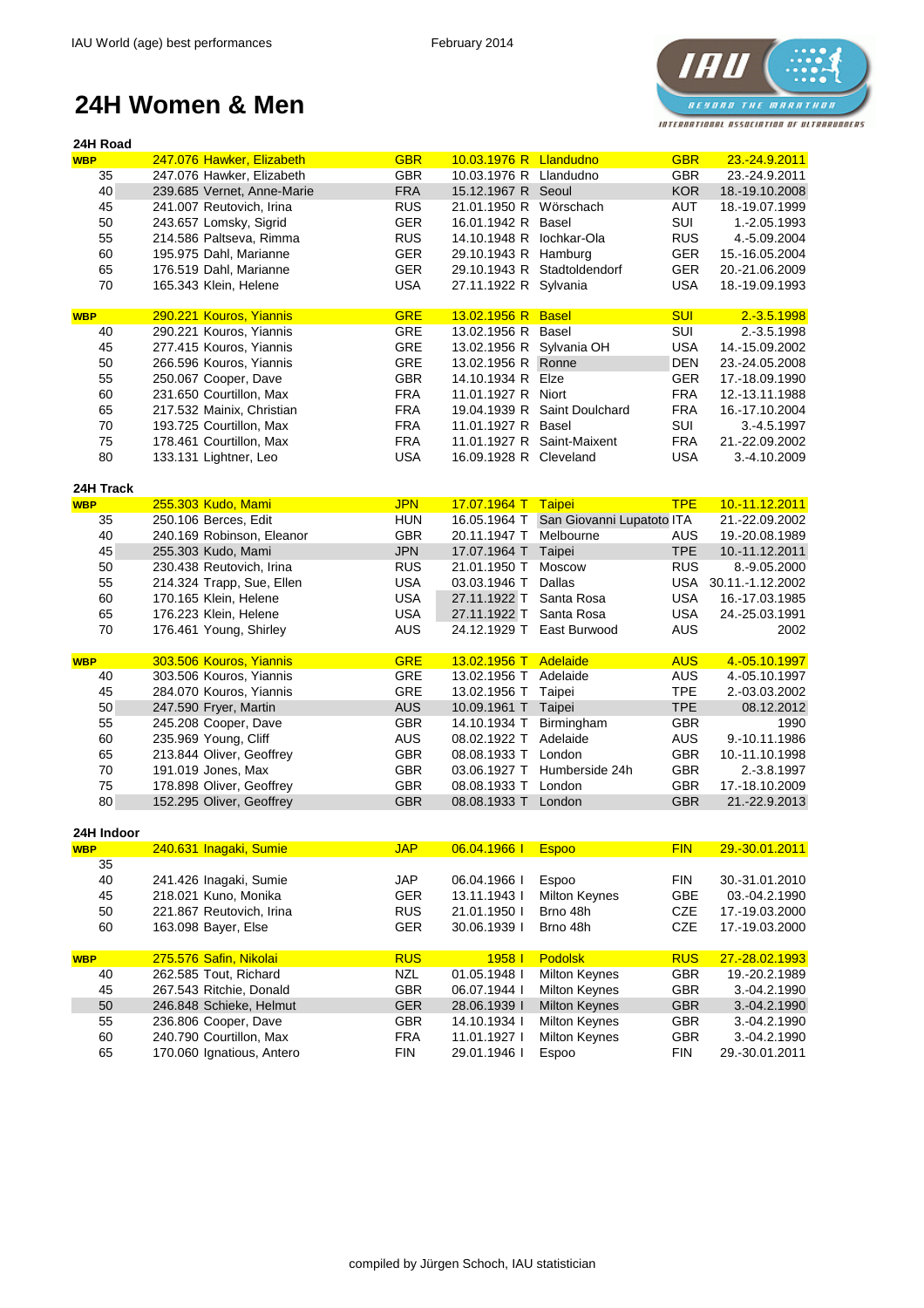

| <b>WBP</b>               | 368.687 Kudo, Mami                                 | <b>JPN</b>               | 17.07.1964 R Athens          |                            | <b>GRE</b>               | 08-10.4.2011                     |
|--------------------------|----------------------------------------------------|--------------------------|------------------------------|----------------------------|--------------------------|----------------------------------|
| 35                       | 328.222 Pawzik, Heike                              | <b>GER</b>               | 21.09.1963 R Köln            |                            | <b>GER</b>               | 11.-13.07.2003                   |
| 40                       | 333.760 Bullig, Cornelia                           | <b>GER</b>               | 20.09.1959 R Köln            |                            | <b>GER</b>               | 9.-11.07.2004                    |
| 45                       | 368.687 Kudo, Mami                                 | <b>JPN</b>               | 17.07.1964 R Athens          |                            | <b>GRE</b>               | 08-10.4.2011                     |
| 50                       | 346.220 Bullig, Cornelia                           | <b>GER</b>               | 20.09.1959 R                 | Kladno                     | <b>CZE</b>               | 30.07.-1.08.2010                 |
| 55                       | 278.570 Bayer, Else                                | <b>GER</b>               | 30.06.1939 R                 | Köln                       | <b>GER</b>               | 10.-12.07.1998                   |
| 60                       | 296.930 Vollmerhausen, Christel                    | <b>GER</b>               | 02.12.1933 R                 | Köln                       | <b>GER</b>               | 12.-14.07.1996                   |
|                          |                                                    |                          |                              |                            |                          |                                  |
| 65                       | 249.000 Schröder, Gerda                            | <b>GER</b>               | 22.05.1929 R                 | Köln                       | <b>GER</b>               | 11.-13.07.1997                   |
| 70                       | 230.142 Schröder, Gerda                            | <b>GER</b>               | 22.05.1929 R Köln            |                            | <b>GER</b>               | 14.-16.07.2000                   |
| <b>WBP</b>               | 433.095 Kouros, Yiannis                            | <b>GRE</b>               | 13.02.1956 R Ronne           |                            | <b>DEN</b>               | 23.-25.05.2008                   |
| 40                       | 321.475 Schmid, Simon                              | SUI                      | 02.04.1970 R                 | Kladno                     | <b>CZE</b>               | 20.-22.07.2012                   |
| 45                       | 403.622 Rusek, Tomas                               | <b>CZE</b>               | 27.08.1948 R                 | Köln                       | <b>GER</b>               | 15.-17.07.1994                   |
| 50                       | 433.095 Kouros, Yiannis                            | <b>GRE</b>               | 13.02.1956 R Ronne           |                            | <b>DEN</b>               | 23.-25.05.2008                   |
| 55                       | 367.162 Schwerk, Wolfang                           | <b>GER</b>               | 28.07.1955 R Athens          |                            | <b>GRE</b>               | 8.-10.04.2011                    |
| 60                       | 329.343 Dütting, Adolf                             | <b>GER</b>               | 21.04.1934 R                 | Köln                       | <b>GER</b>               | 12.-14.07.1996                   |
| 65                       |                                                    | <b>FRA</b>               | 19.04.1939 R                 | Köln                       | <b>GER</b>               |                                  |
|                          | 324.640 Mainix, Christian                          |                          |                              |                            |                          | 9.-11.07.2004                    |
| 70                       | 251.264 Hauser, Manfred                            | <b>GER</b>               | 05.05.1927 R                 | Köln                       | <b>GER</b>               | 11.-13.07.1997                   |
| 75                       | 246.242 Feller, Horst                              | <b>GER</b>               | 06.03.1922 R Köln            |                            | <b>GER</b>               | 9.-11.07.1999                    |
| 80                       | 202.535 Lardinois, Robert                          | <b>BEL</b>               | 10.12.1907 R Köln            |                            | <b>GER</b>               | 10.-12.07.1998                   |
| <b>48H Track</b>         |                                                    |                          |                              |                            |                          |                                  |
| <b>WBP</b>               | 397.103 Inagaki, Sumie                             | <b>JPN</b>               | 06.04.1966 T Surgeres        |                            | <b>FRA</b>               | 21.-23.05.2010                   |
| 35                       | 369.749 Berces, Edit                               | <b>HUN</b>               | 16.05.1964 T Surgeres        |                            | <b>FRA</b>               | 2.-04.05.2003                    |
| 40                       | 397.103 Inagaki, Sumie                             | <b>JPN</b>               | 06.04.1966 T                 | Surgeres                   | <b>FRA</b>               | 21.-23.05.2010                   |
| 45                       | 362.703 Kudo, Mami                                 | <b>JPN</b>               | 17.07.1964 T                 | <b>Surgeres</b>            | <b>FRA</b>               | 21.-23.05.2010                   |
| 50                       | 377.892 Trapp, Sue, Ellen                          | <b>USA</b>               | 03.03.1946 T                 | Surgeres                   | <b>FRA</b>               | 2.-04.05.1997                    |
| 55                       |                                                    | <b>RUS</b>               | 14.02.1953 T                 |                            | <b>FRA</b>               | 22.-24.05.2009                   |
|                          | 357.987 Eremina, Galina                            |                          |                              | Surgeres                   |                          |                                  |
| 60                       | 305.820 Lamothe, Francoise                         | <b>FRA</b>               | 25.11.1923 T                 | Surgeres                   | <b>FRA</b>               | 14.-16.05.1986                   |
| 65                       | 272.793 Lamothe, Francoise                         | <b>FRA</b>               | 25.11.1923 T                 | Surgeres                   | <b>FRA</b>               | 7.-09.03.1991                    |
| 70                       | 239.763 Lamothe, Francoise                         | <b>FRA</b>               | 25.11.1923 T                 | Surgeres                   | <b>FRA</b>               | 6.-08.05.1994                    |
| <b>WBP</b>               | 473.495 Kouros, Yiannis                            | <b>GRE</b>               | 13.02.1956 T                 | <b>Surgeres</b>            | <b>FRA</b>               | 3.-05.05.1996                    |
|                          | 473.495 Kouros, Yiannis                            | <b>GRE</b>               | 13.02.1956 T Surgeres        |                            | <b>FRA</b>               | 3.-05.05.1996                    |
|                          |                                                    |                          |                              |                            |                          |                                  |
| 40                       |                                                    |                          |                              |                            |                          |                                  |
| 45                       | 443.337 Kouros, Yiannis                            | <b>GRE</b>               | 13.02.1956 T                 | Surgeres                   | <b>FRA</b>               | 28.-30.05.2004                   |
| 50                       | 417.211 Mainix, Gilbert                            | <b>FRA</b>               | 08.06.1935 T Surgeres        |                            | <b>FRA</b>               | 13.-15.05.1989                   |
| 55                       | 425.125 Mainix, Gilbert                            | <b>FRA</b>               | 08.06.1935 T Surgeres        |                            | <b>FRA</b>               | 7.-09.05.1993                    |
| 60                       | 350.447 Bossiquet, Jean-Gilles                     | <b>FRA</b>               | 19.04.1939 T Surgeres        |                            | <b>FRA</b>               | 13.-15.05.2005                   |
| 65                       | 316.368 Mainix, Gilbert                            | <b>FRA</b>               | 08.06.1935 T Surgeres        |                            | <b>FRA</b>               | 28.-30.05.2004                   |
| 70                       | 243.590 Goldman, Aaron                             | <b>USA</b>               | 08.02.1932 T Dallas, TX      |                            | <b>USA</b>               | 29.11.-1.12.2002                 |
| 75                       | 232.003 Miller, Matt                               | <b>USA</b>               |                              | 1919 T Dallas, TX          | <b>USA</b>               | 25.11.1995                       |
| 80                       | 165.115 Matchett, John                             | <b>AUS</b>               | 12.12.1921 T Colac           |                            | <b>AUS</b>               | 20.-22.11.2005                   |
|                          |                                                    |                          |                              |                            |                          |                                  |
| 48H Indoor<br><b>WBP</b> | 372.415 Reutovitch, Irina                          | <b>RUS</b>               | 21.01.1950 l                 | <b>Brno</b>                | <b>CZE</b>               | 22.-24.03.2002                   |
| 35                       | 314.250 Hausmann, Martina                          | <b>GER</b>               | 13.01.1960 l                 | <b>Brno</b>                | <b>CZE</b>               | 21.-23.02.1996                   |
|                          |                                                    |                          |                              |                            |                          |                                  |
| 40                       | 352.654 Koval, Irina                               | <b>RUS</b>               | 19.11.1958 l                 | <b>Brno</b>                | <b>CZE</b>               | 22.-24.03.2003                   |
| 45                       | 352.538 Robinson, Eleanor                          | <b>GBR</b>               | 20.11.1947 l                 | <b>Brno</b>                | <b>CZE</b>               | 23.-25.03.1997                   |
| 50                       | 372.415 Reutovitch, Irina                          | <b>RUS</b>               | 21.01.1950 l                 | <b>Brno</b>                | <b>CZE</b>               | 22.-24.03.2002                   |
| 55                       | 260.198 Bayer, Else                                | <b>GER</b>               | 30.06.1939 l                 | <b>Brno</b>                | <b>CZE</b>               | 26.-28.03.1999                   |
| 60                       | 270.393 Bayer, Else                                | <b>GER</b>               | 30.06.1939 l                 | <b>Brno</b>                | <b>CZE</b>               | 23.-25.03.2001                   |
| <b>WBP</b>               | 426.178 Mangan, Tony                               | <b>IRL</b>               | 20.04.1957                   | <b>Brno</b>                | <b>CZE</b>               | 16.-18.03.2007                   |
| 40                       | 372.808 Boussiquet, Jean-Gilles                    | <b>FRA</b>               | 26.07.1944 l                 | La Rochelle 6d             | <b>FRA</b>               | 4.-06.10.1985                    |
| 45                       | 426.178 Mangan, Tony                               | <b>IRL</b>               | 20.04.1957 l                 | <b>Brno</b>                | <b>CZE</b>               | 16.-18.03.2007                   |
|                          | 404.759 Kocourek, Jaroslav                         | <b>CZE</b>               | 17.06.1949 l                 | <b>Brno</b>                | <b>CZE</b>               | 17.-19.03.2000                   |
| 50                       |                                                    |                          |                              |                            |                          |                                  |
| 55                       | 397.400 Mainix, Gilbert                            | <b>FRA</b>               | 08.06.1935                   | La Rochelle 6d             | <b>FRA</b>               | 16.-23.11.1992                   |
| 60                       | 270.160 Skoglund, Kjell-Ove                        | <b>SWE</b>               | 25.11.1941 l                 | <b>Brno</b>                | <b>CZE</b>               | 22.-24.03.2002                   |
| 65<br>70                 | 243.100 Hauser, Manfred<br>253.497 Hauser, Manfred | <b>GER</b><br><b>GER</b> | 05.05.1927 l<br>05.05.1927 l | <b>Brno</b><br><b>Brno</b> | <b>CZE</b><br><b>CZE</b> | 23.-25.03.1997<br>20.-22.03.1998 |